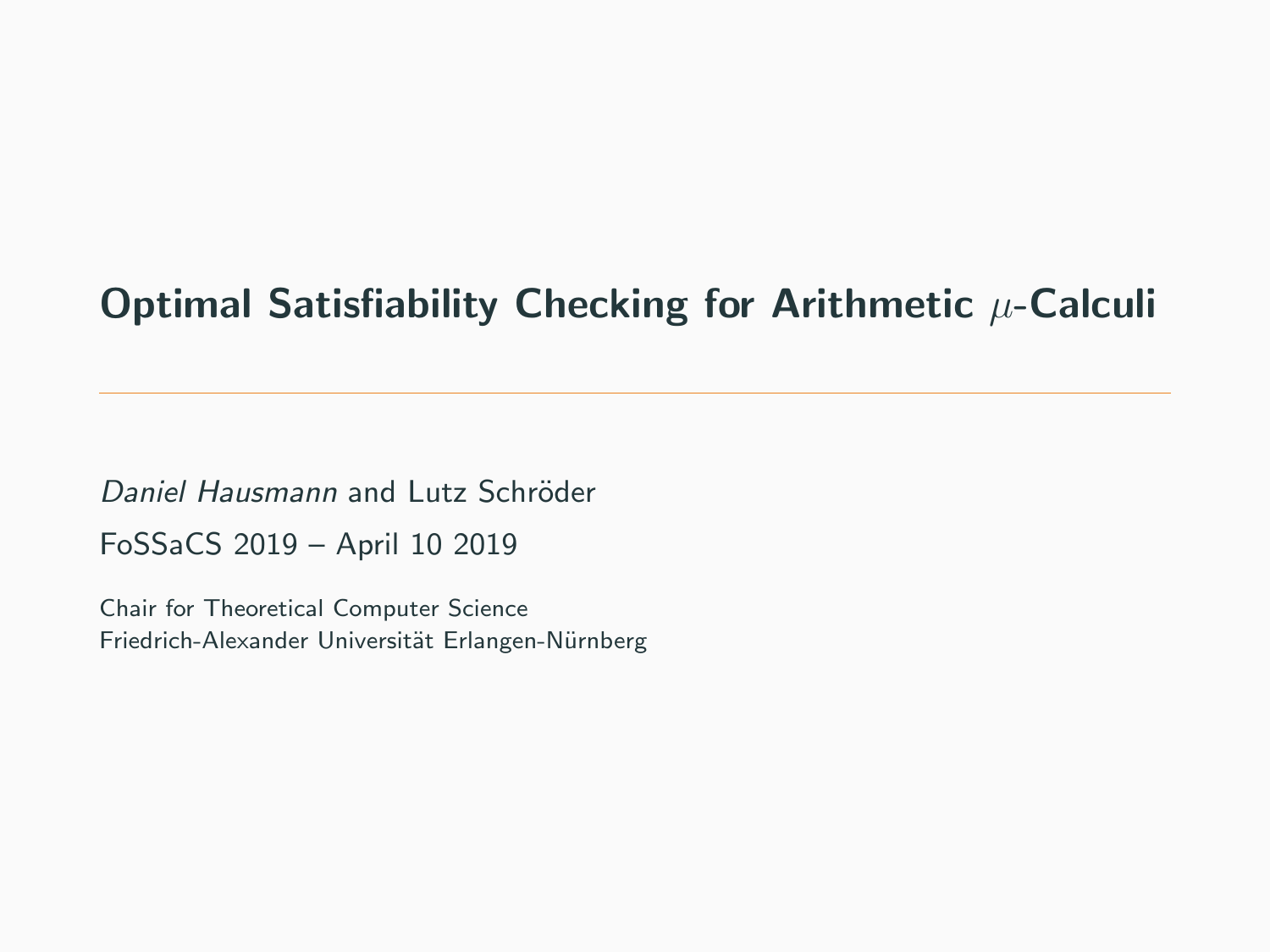# Satisfiability problem of  $\mu$ -calculus is  $\text{EXPTIME-complete}$  [Kozen, 1983]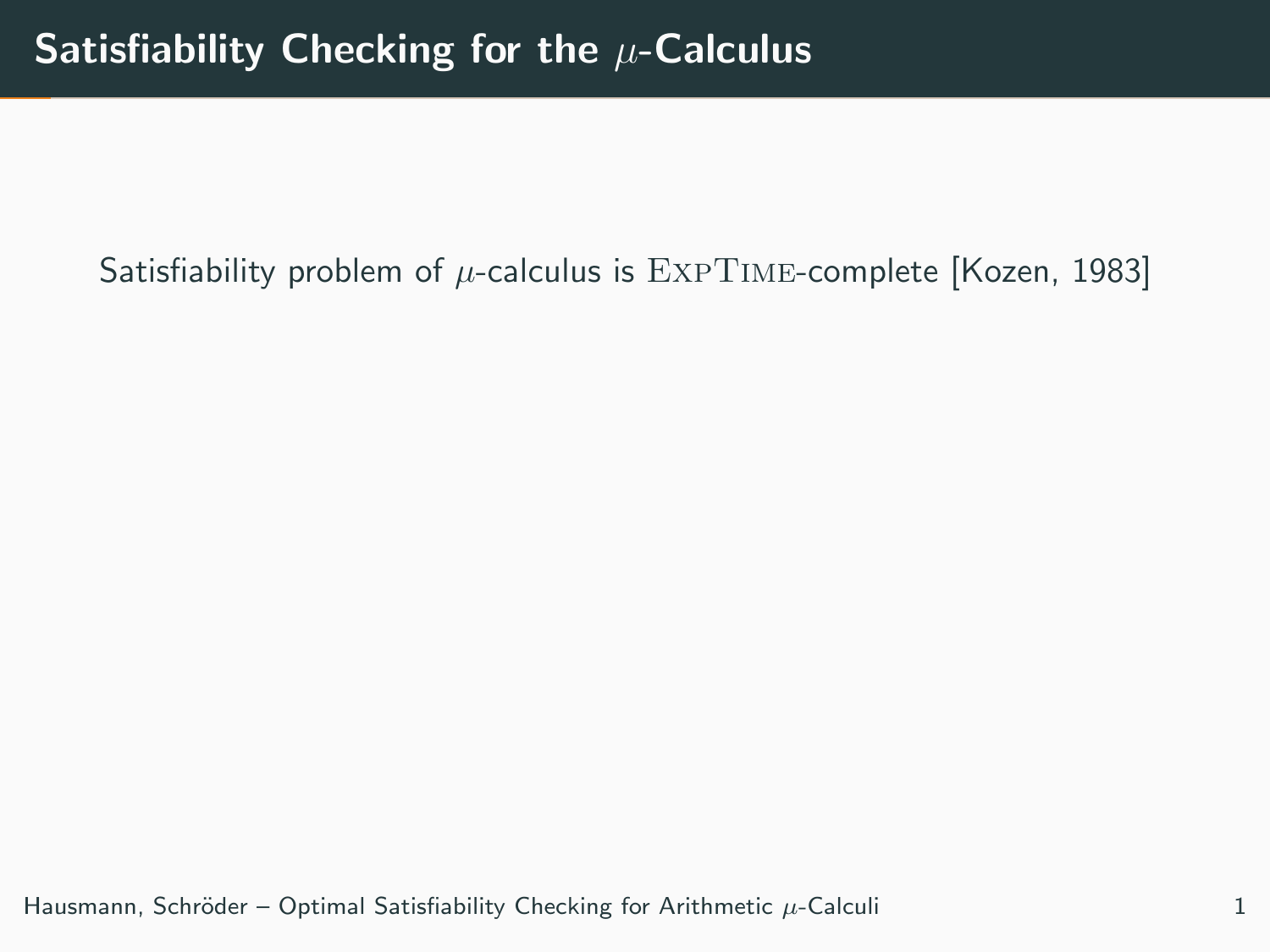Satisfiability problem of  $\mu$ -calculus is  $\text{EXPTIME-complete}$  [Kozen, 1983]

Standard approach (satisfiability games):

Input: Fixpoint formula  $\psi$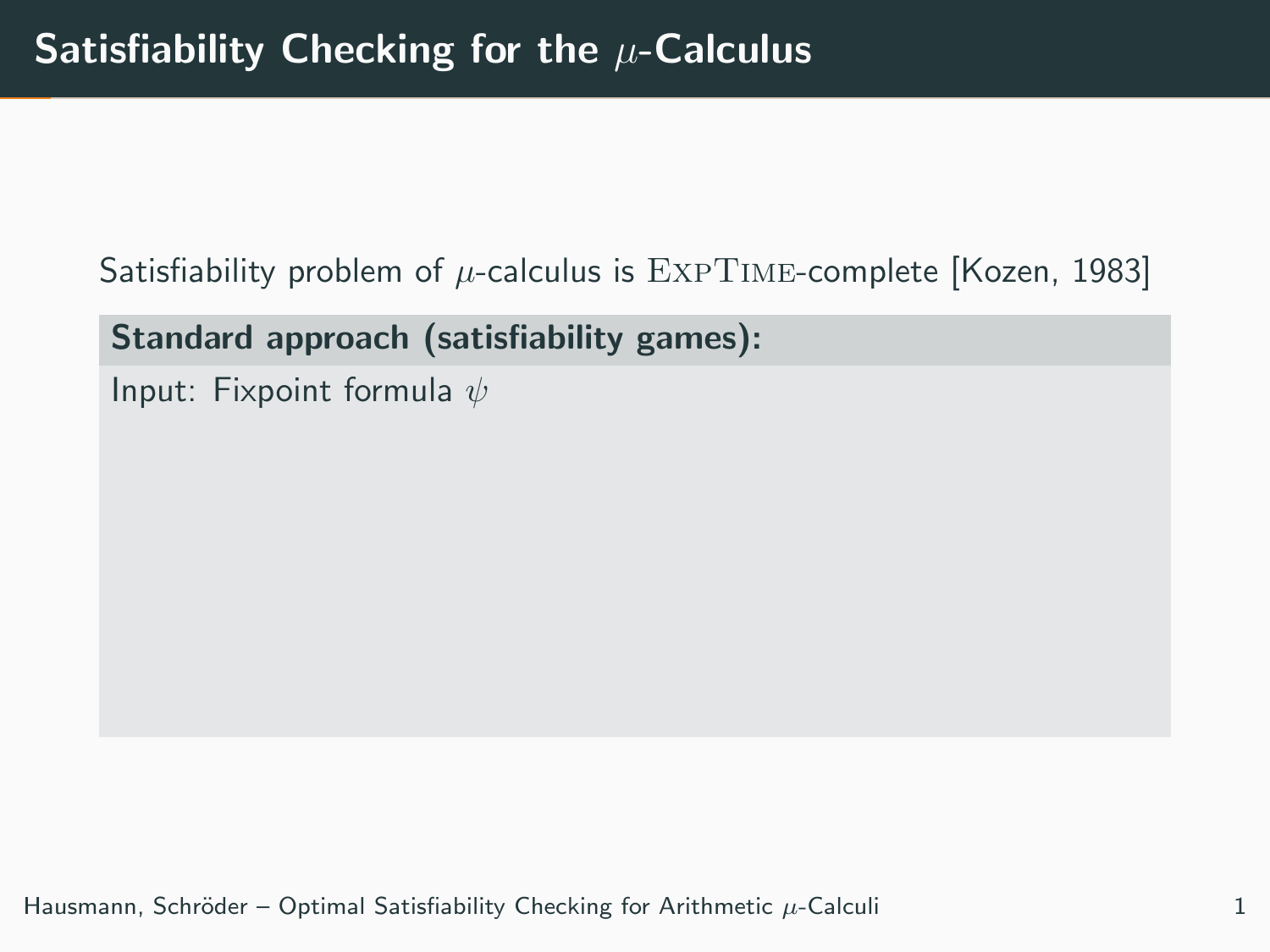Satisfiability problem of  $\mu$ -calculus is  $\text{EXPTIME-complete }$  [Kozen, 1983]

Standard approach (satisfiability games):

Input: Fixpoint formula  $\psi$ 

1. Construct NPA A, tracking formulas through potential models and accepting bad paths that contain some unsatisfied  $\mu$ -formula.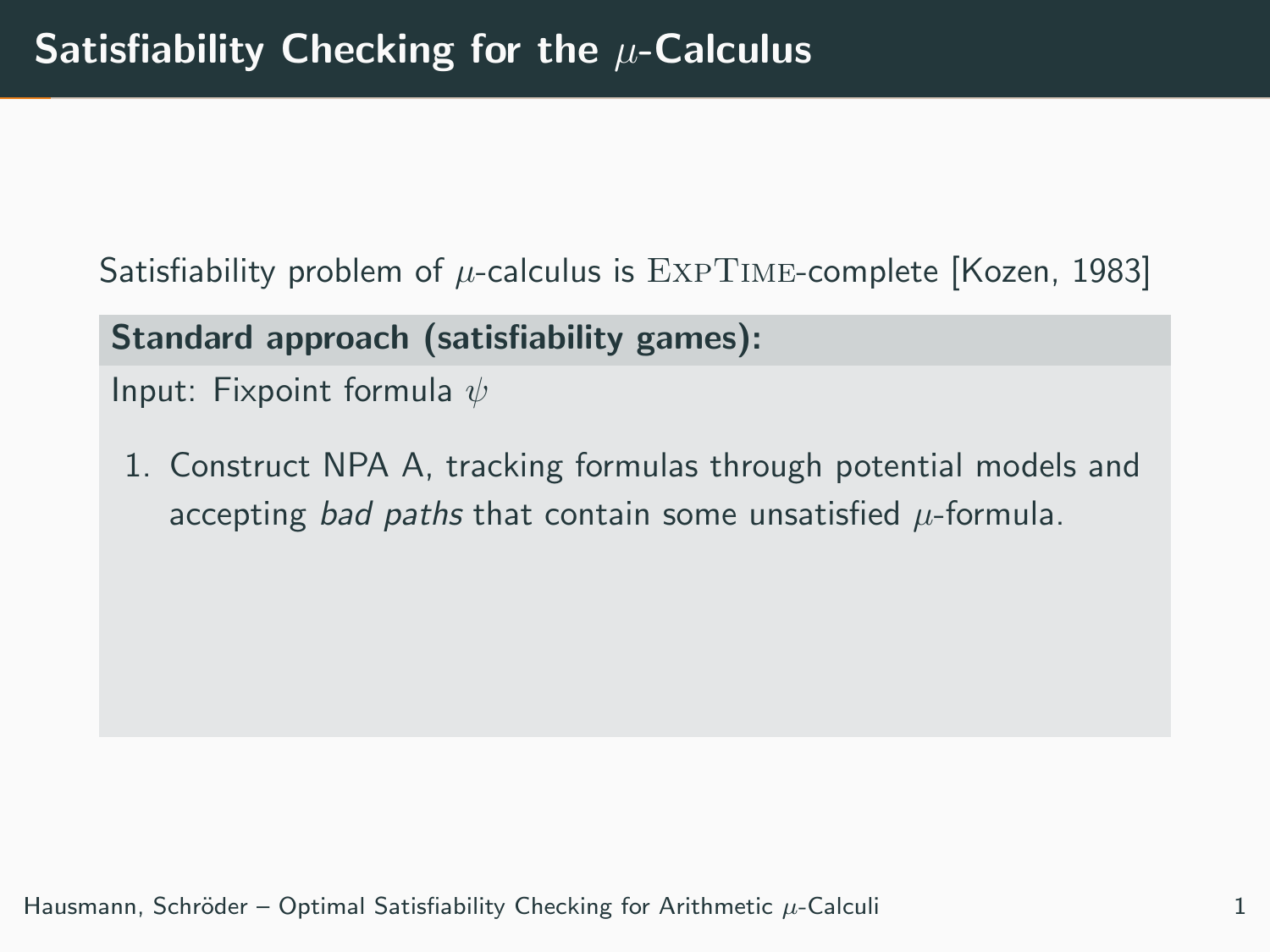Satisfiability problem of  $\mu$ -calculus is  $\text{EXPTIME-complete}$  [Kozen, 1983]

Standard approach (satisfiability games):

Input: Fixpoint formula  $\psi$ 

- 1. Construct NPA A, tracking formulas through potential models and accepting bad paths that contain some unsatisfied  $\mu$ -formula.
- 2. Determinize, complement A, obtain DPA B accepting good paths.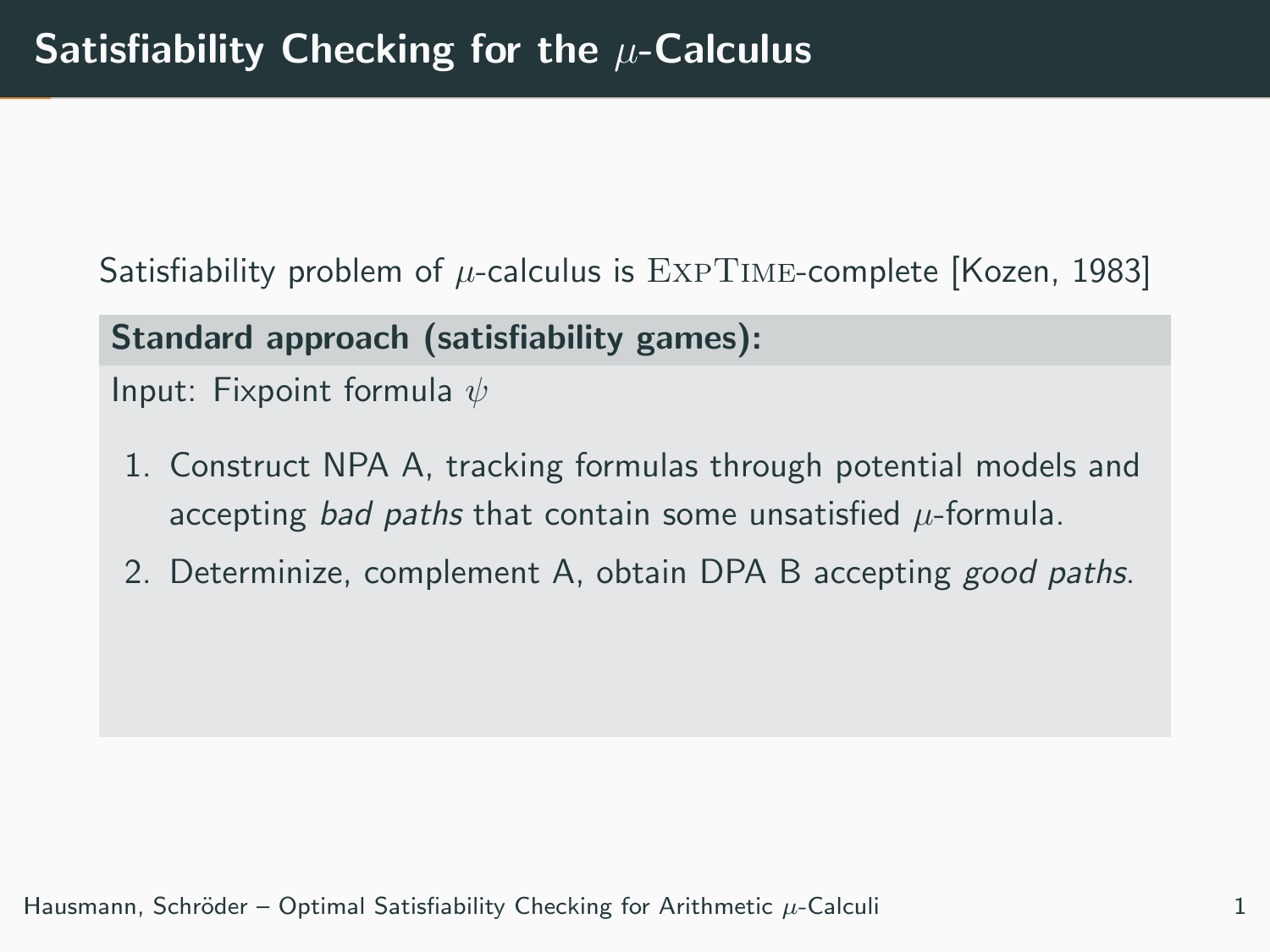Satisfiability problem of  $\mu$ -calculus is  $\text{EXPTIME-complete }$  [Kozen, 1983]

Standard approach (satisfiability games):

Input: Fixpoint formula  $\psi$ 

- 1. Construct NPA A, tracking formulas through potential models and accepting bad paths that contain some unsatisfied  $\mu$ -formula.
- 2. Determinize, complement A, obtain DPA B accepting good paths.
- 3. Solve parity game over B, relying on tableau rules.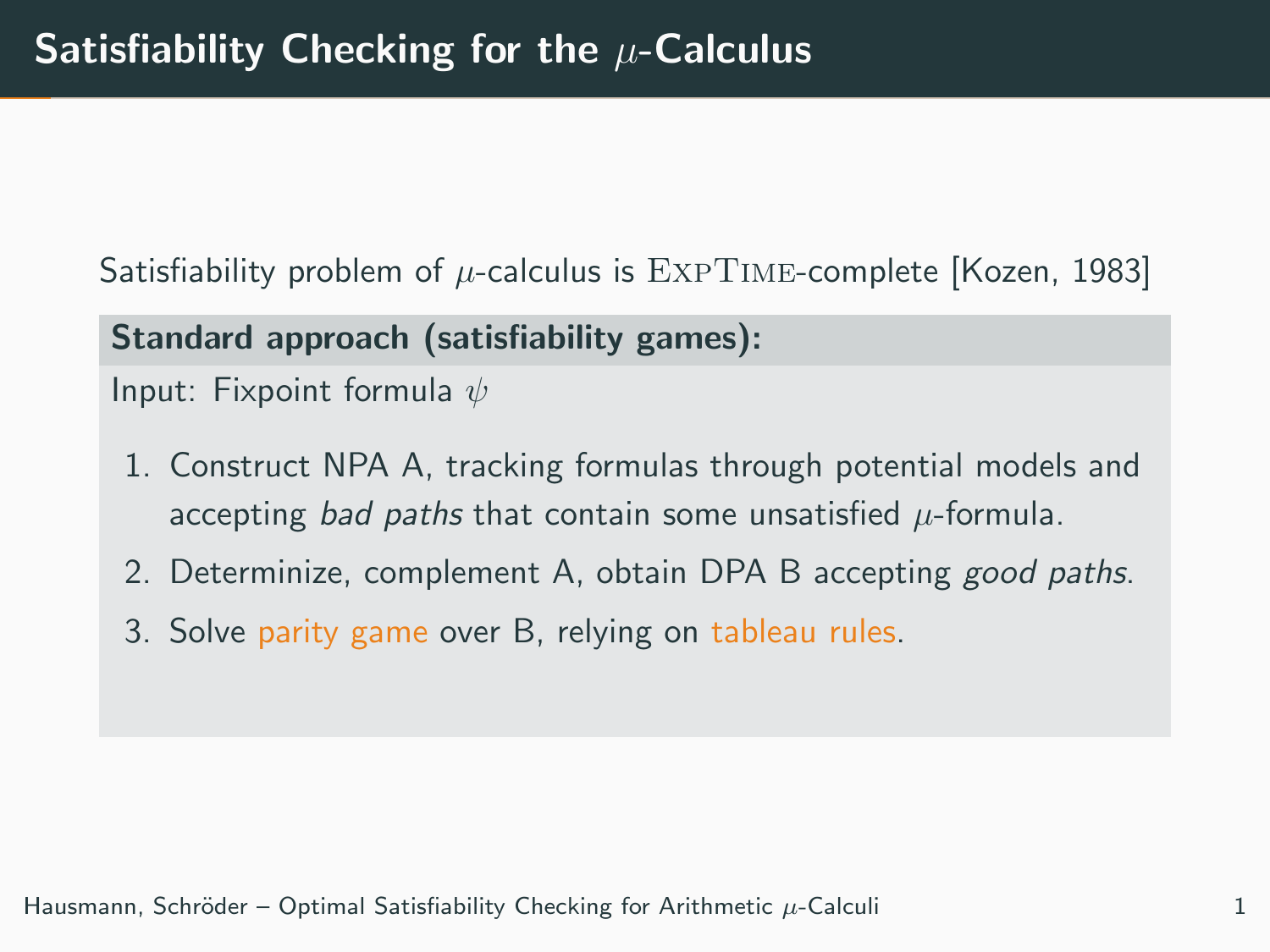Satisfiability problem of  $\mu$ -calculus is  $\text{EXPTIME-complete}$  [Kozen, 1983]

Standard approach (satisfiability games):

Input: Fixpoint formula  $\psi$ 

- 1. Construct NPA A, tracking formulas through potential models and accepting bad paths that contain some unsatisfied  $\mu$ -formula.
- 2. Determinize, complement A, obtain DPA B accepting good paths.
- 3. Solve parity game over B, relying on tableau rules.

Player Eloise wins the game if and only if  $\psi$  is satisfiable.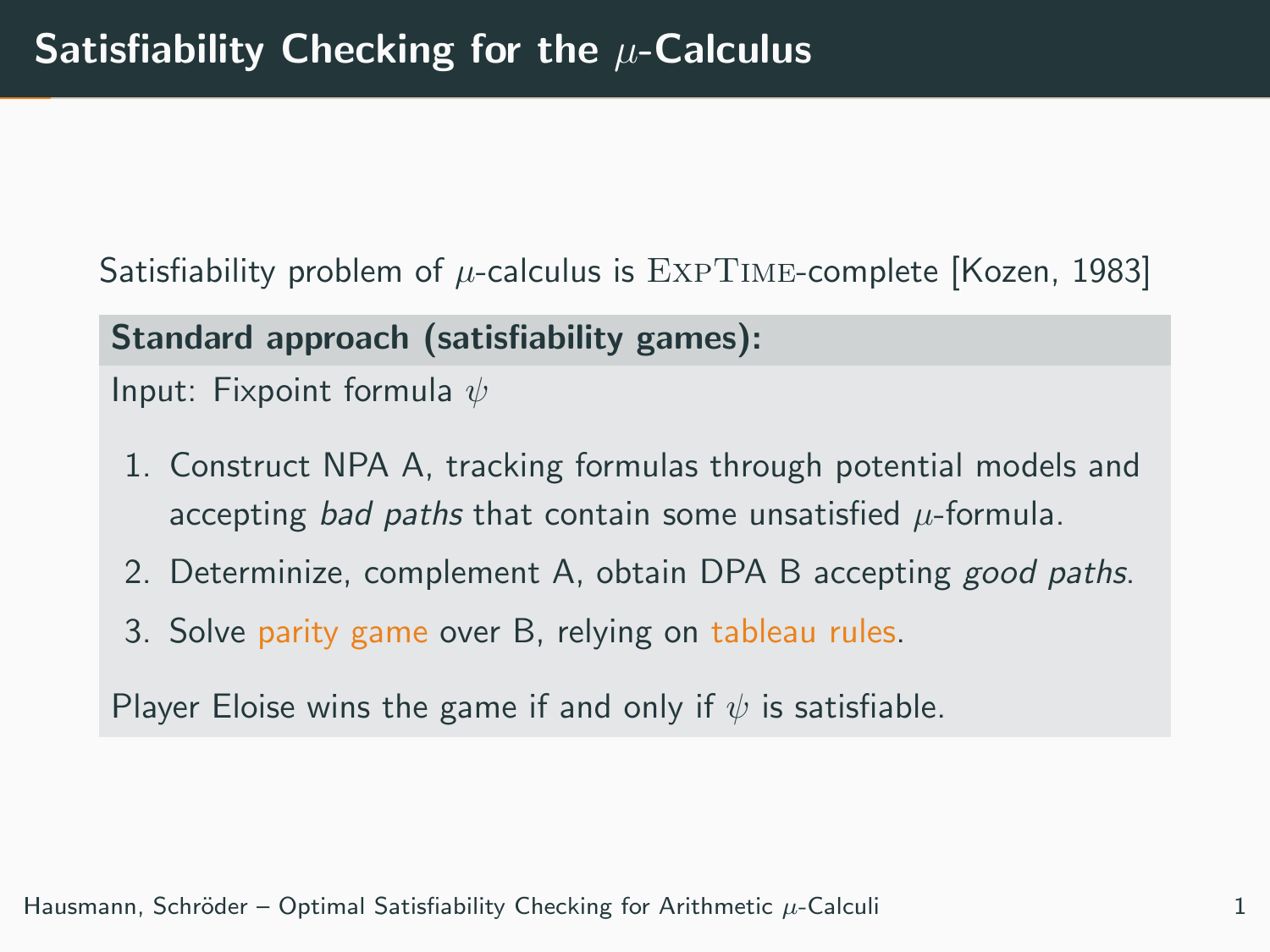Satisfiability problem of  $\mu$ -calculus is  $\text{EXPTIME-complete}$  [Kozen, 1983]

Our approach (coalgebraic satisfiability games): Input: Fixpoint formula  $\psi$ 

- 1. Construct NPA A, tracking formulas through potential models and accepting bad paths that contain some unsatisfied  $\mu$ -formula.
- 2. Determinize, complement A, obtain DPA B accepting good paths.
- 3. Solve coalgebraic game over B, relying on one-step satisfiability.

Player Eloise wins the coalgebraic game if and only if  $\psi$  is satisfiable.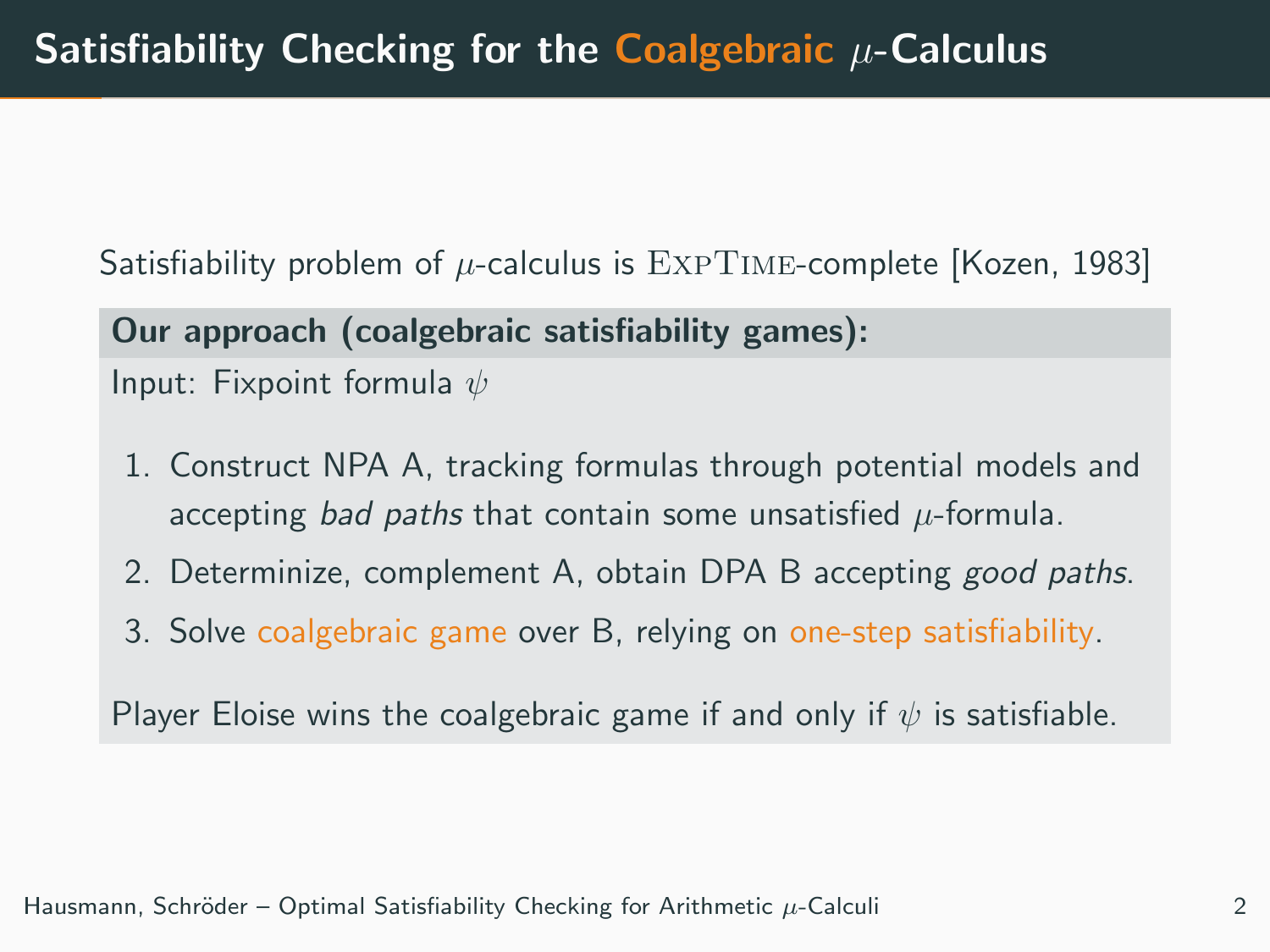**Set-endofunctor T**, set  $\Lambda$  of (unary) modal operators T-predicate lifting<sup>1</sup> for  $\heartsuit \in \Lambda$ : natural transformation  $[\![ \heartsuit ]\!] : \mathcal{Q} \to \mathcal{Q} \circ \mathcal{T}^{op}$ 

Given set V, put  $\Lambda(V) = \{ \heartsuit a \mid \heartsuit \in \Lambda, a \in V \}$ 

<sup>1</sup> [Pattinson, 2007]

Hausmann, Schröder – Optimal Satisfiability Checking for Arithmetic  $\mu$ -Calculi 3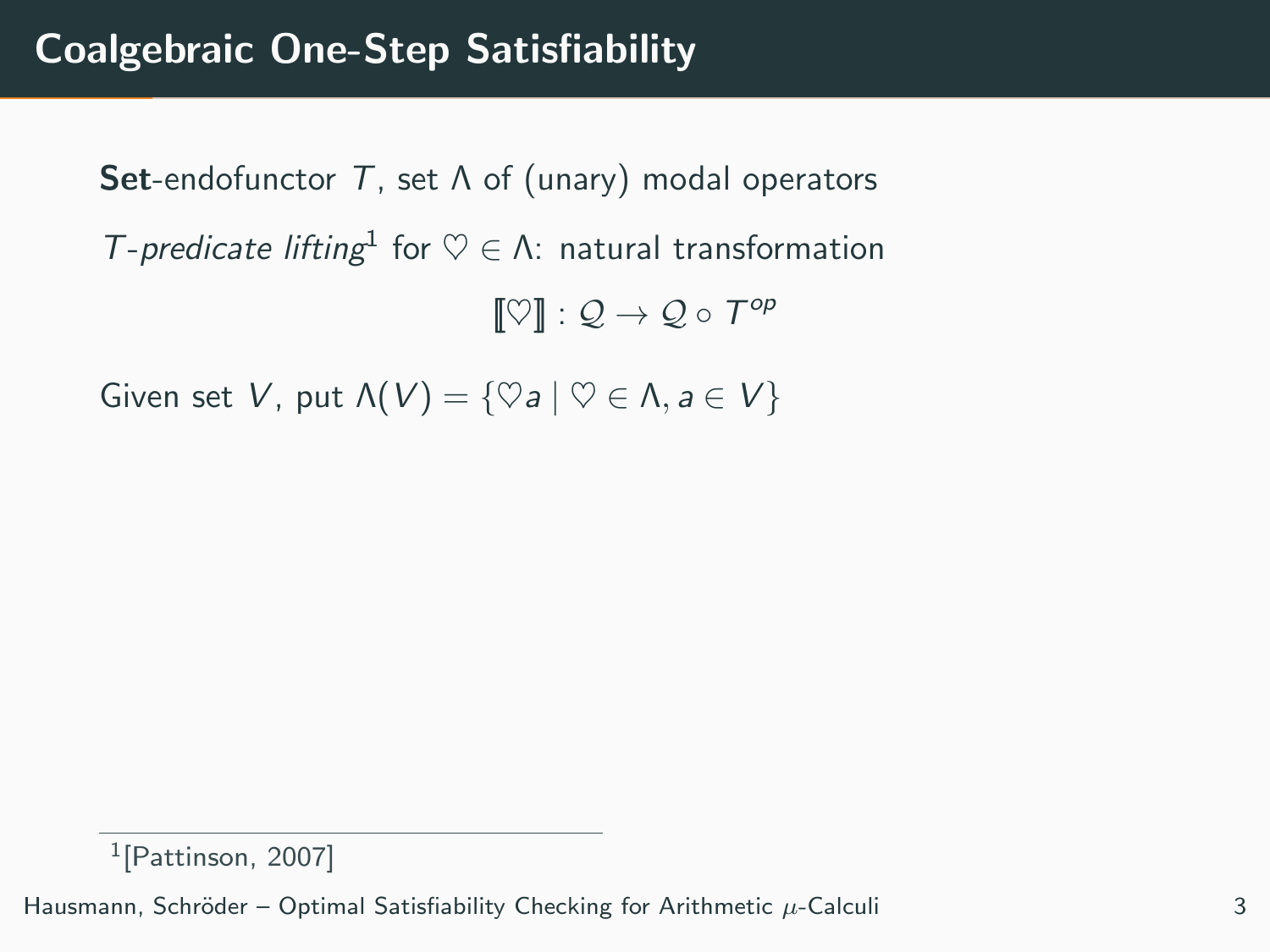**Set-endofunctor** T, set  $\Lambda$  of (unary) modal operators T-predicate lifting<sup>1</sup> for  $\heartsuit \in \Lambda$ : natural transformation

 $[\![ \heartsuit ]\!] : \mathcal{Q} \to \mathcal{Q} \circ \mathcal{T}^{op}$ 

Given set V, put  $\Lambda(V) = \{ \heartsuit a \mid \heartsuit \in \Lambda, a \in V \}$ 

One-step satisfiability problem [Schröder, 2007] Let  $v \subseteq \Lambda(V)$  and  $U \subseteq \mathcal{P}(V)$  with  $a \neq b$  whenever  $\heartsuit_1a, \heartsuit_2b \in v$ . Put  $\llbracket v \rrbracket_1 = \bigcap \llbracket \heartsuit \rrbracket_U \{ u \in U \mid a \in u \}$  $\heartsuit$ a∈v

One-step satisfiability problem: Do we have  $T(U) \cap \llbracket v \rrbracket_1 \neq \emptyset$ ?

Denote time to solve problem by  $t$ (size(v),  $|V|$ ), having  $|U| \leq 2^{|V|}$ .

<sup>1</sup> [Pattinson, 2007]

Hausmann, Schröder – Optimal Satisfiability Checking for Arithmetic  $\mu$ -Calculi 3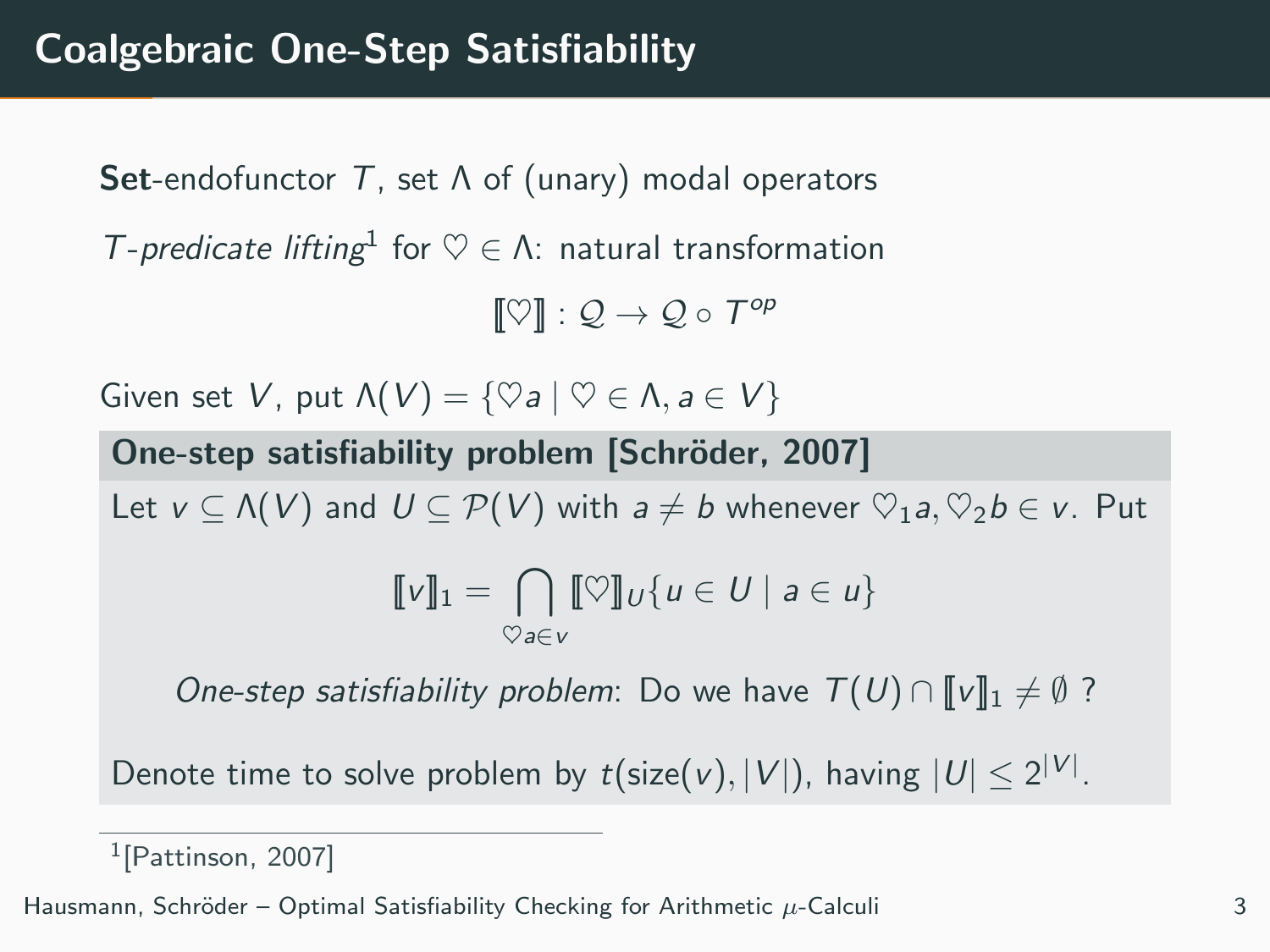**Basic modal logic**:  $T = P$ ,  $\Lambda = \{ \Diamond, \Box \}$ ; for sets X,  $A \subseteq X$ , put

 $[\![\Diamond]\!]_X(A) = \{B \in \mathcal{P}(X) \mid A \cap B \neq \emptyset\}$   $[\![\Box]\!]_X(A) = \{B \in \mathcal{P}(X) \mid B \subseteq A\}$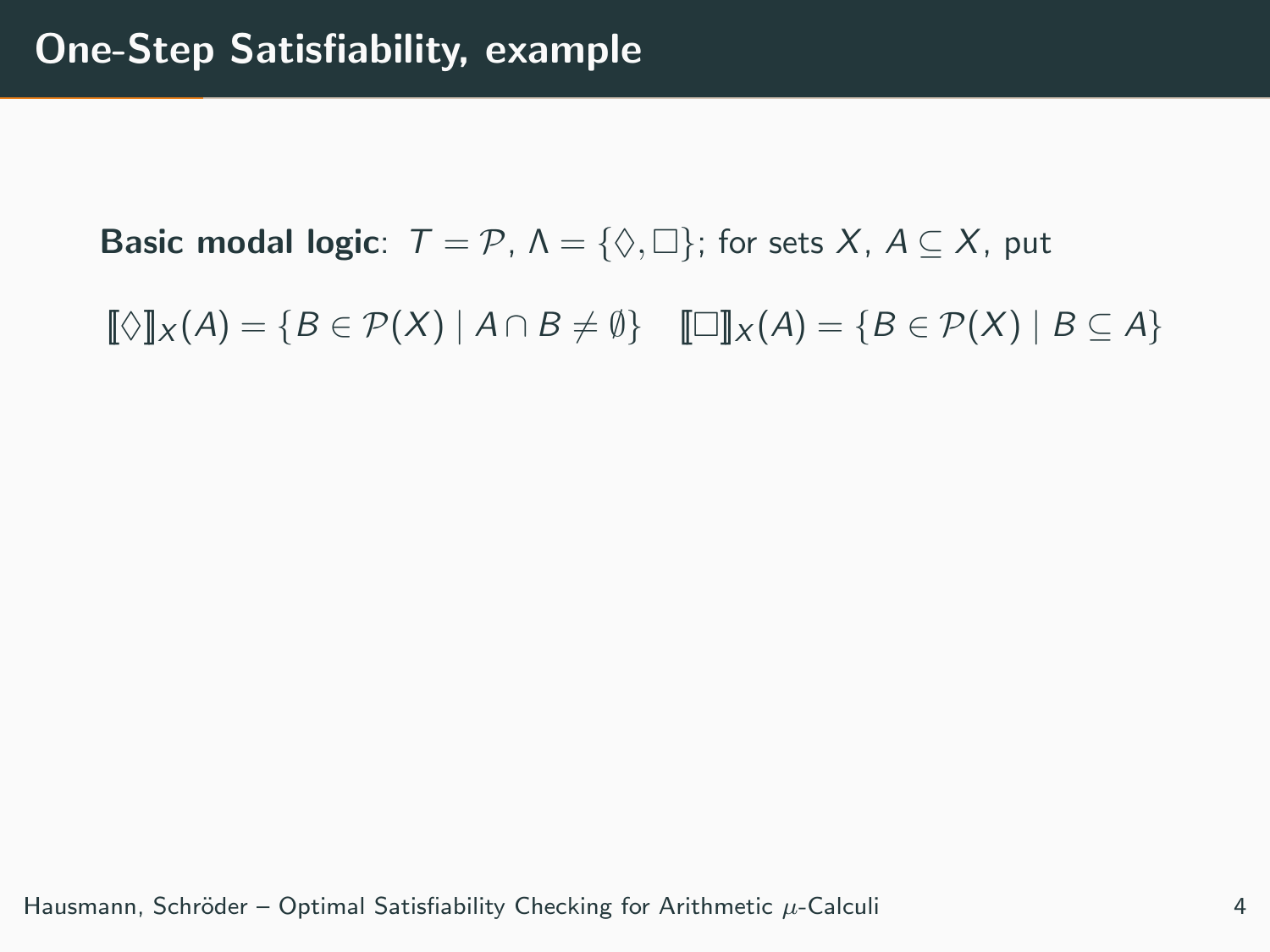**Basic modal logic:**  $T = \mathcal{P}$ ,  $\Lambda = \{ \Diamond, \Box \}$ ; for sets X,  $A \subseteq X$ , put

 $[\![\Diamond]\!]_X(A) = \{B \in \mathcal{P}(X) \mid A \cap B \neq \emptyset\}$   $[\![\Box]\!]_X(A) = \{B \in \mathcal{P}(X) \mid B \subseteq A\}$ 

| <b>Example</b>                                                                                                          |                                          |
|-------------------------------------------------------------------------------------------------------------------------|------------------------------------------|
| Let $V = \{b, c, d\}, U = \{\{b, d\}, \{c, d\}\}\$                                                                      | $v = \{\Diamond b, \Diamond c, \Box d\}$ |
| Do we have                                                                                                              |                                          |
| $\mathcal{P}(U) \cap [\![\Diamond]\!]_U \{b\} \cap [\![\Diamond]\!]_U \{c\} \cap [\![\Box]\!]_U \{d\} \neq \emptyset ?$ | b, d                                     |

In general:  $t(\text{size}(v), |V|) \in \mathcal{O}(\text{size}(v) \cdot 2^{|V|})$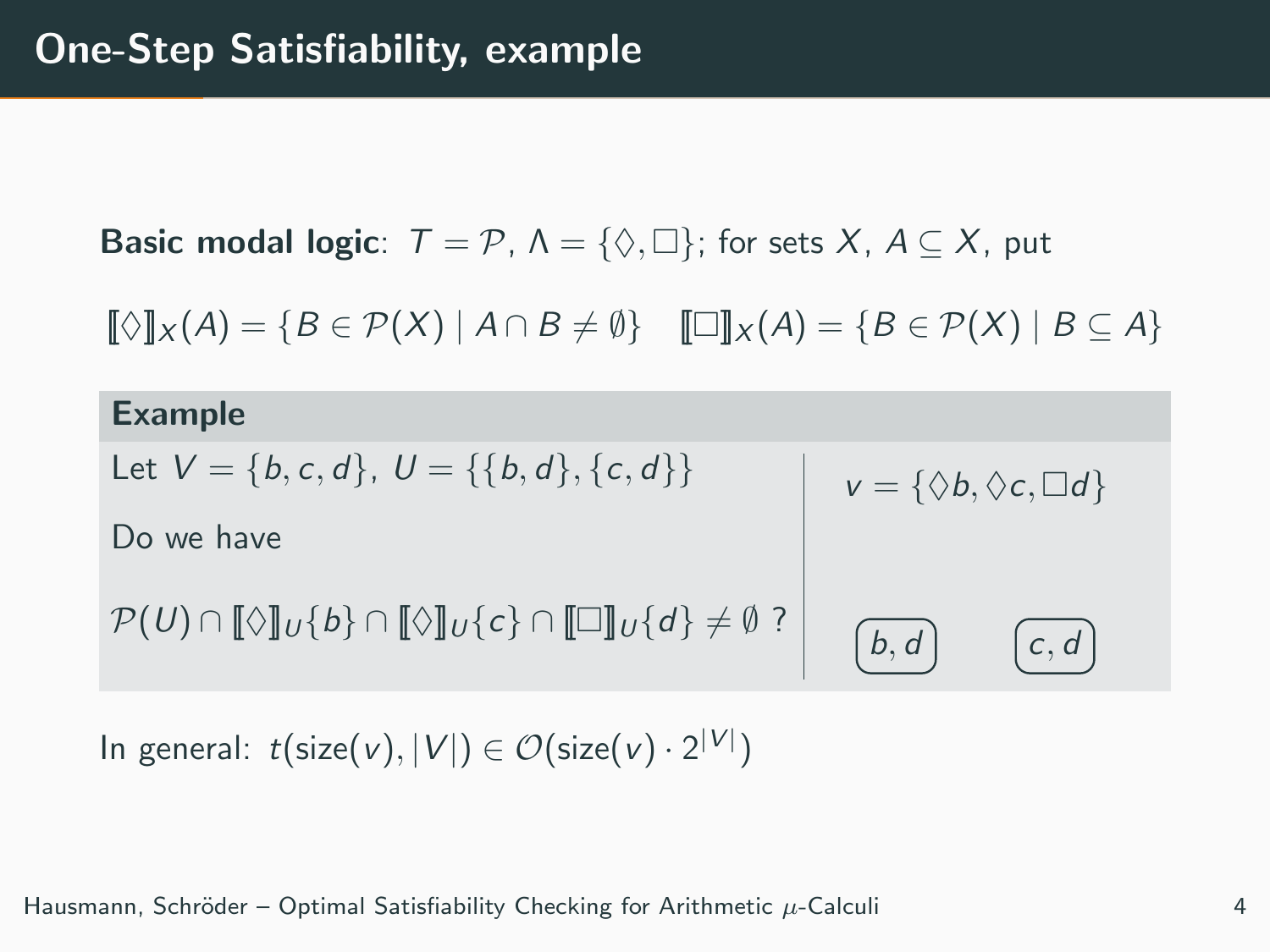**Basic modal logic:**  $T = \mathcal{P}$ ,  $\Lambda = \{\Diamond, \Box\}$ ; for sets X,  $A \subseteq X$ , put

 $[\![\Diamond]\!]_X(A) = \{B \in \mathcal{P}(X) \mid A \cap B \neq \emptyset\}$   $[\![\Box]\!]_X(A) = \{B \in \mathcal{P}(X) \mid B \subseteq A\}$ 

#### Example

Let  $V = \{b, c, d\}, U = \{\{b, d\}, \{c, d\}\}\$ 

Do we have

$$
\mathcal{P}(U) \cap [\![\Diamond]\!]_U \{b\} \cap [\![\Diamond]\!]_U \{c\} \cap [\![\Box]\!]_U \{d\} \neq \emptyset ?
$$

$$
v = \{ \Diamond b, \Diamond c, \Box d \}
$$
  

$$
\downarrow
$$
  

$$
\phi
$$
  

$$
\phi
$$
  

$$
\phi
$$
  

$$
\phi
$$
  

$$
\phi
$$
  

$$
\phi
$$
  

$$
\phi
$$
  

$$
\phi
$$
  

$$
\phi
$$
  

$$
\phi
$$
  

$$
\phi
$$
  

$$
\phi
$$
  

$$
\phi
$$
  

$$
\phi
$$
  

$$
\phi
$$
  

$$
\phi
$$
  

$$
\phi
$$
  

$$
\phi
$$

In general:  $t(\text{size}(v), |V|) \in \mathcal{O}(\text{size}(v) \cdot 2^{|V|})$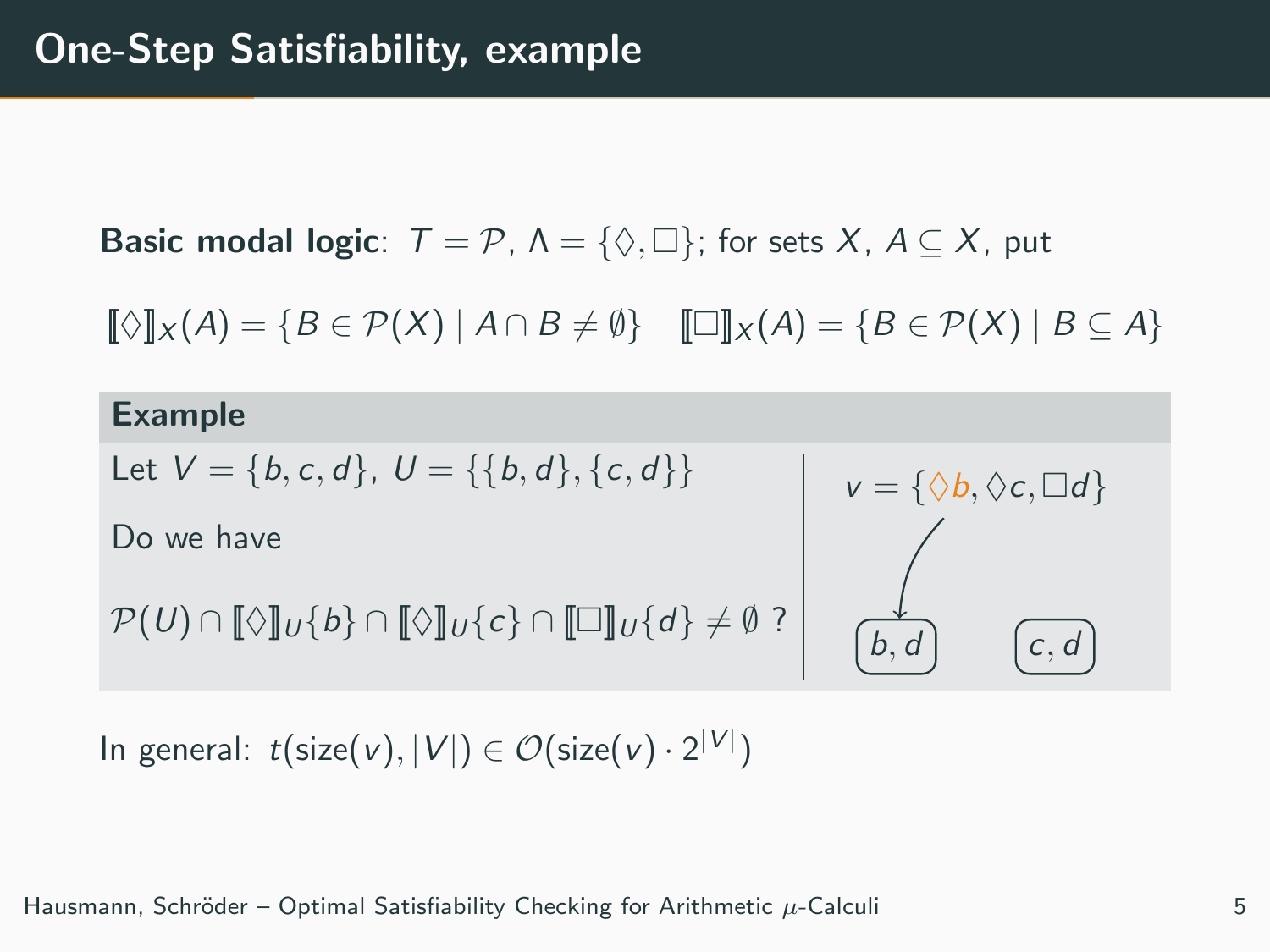**Basic modal logic:**  $T = \mathcal{P}$ ,  $\Lambda = \{\Diamond, \Box\}$ ; for sets X,  $A \subseteq X$ , put

 $[\![\Diamond]\!]_X(A) = \{B \in \mathcal{P}(X) \mid A \cap B \neq \emptyset\}$   $[\![\Box]\!]_X(A) = \{B \in \mathcal{P}(X) \mid B \subseteq A\}$ 

#### Example

Let  $V = \{b, c, d\}, U = \{\{b, d\}, \{c, d\}\}\$ 

Do we have

$$
\mathcal{P}(U) \cap [\![\Diamond]\!]_U \{b\} \cap [\![\Diamond]\!]_U \{c\} \cap [\![\Box]\!]_U \{d\} \neq \emptyset ?
$$



In general:  $t(\text{size}(v), |V|) \in \mathcal{O}(\text{size}(v) \cdot 2^{|V|})$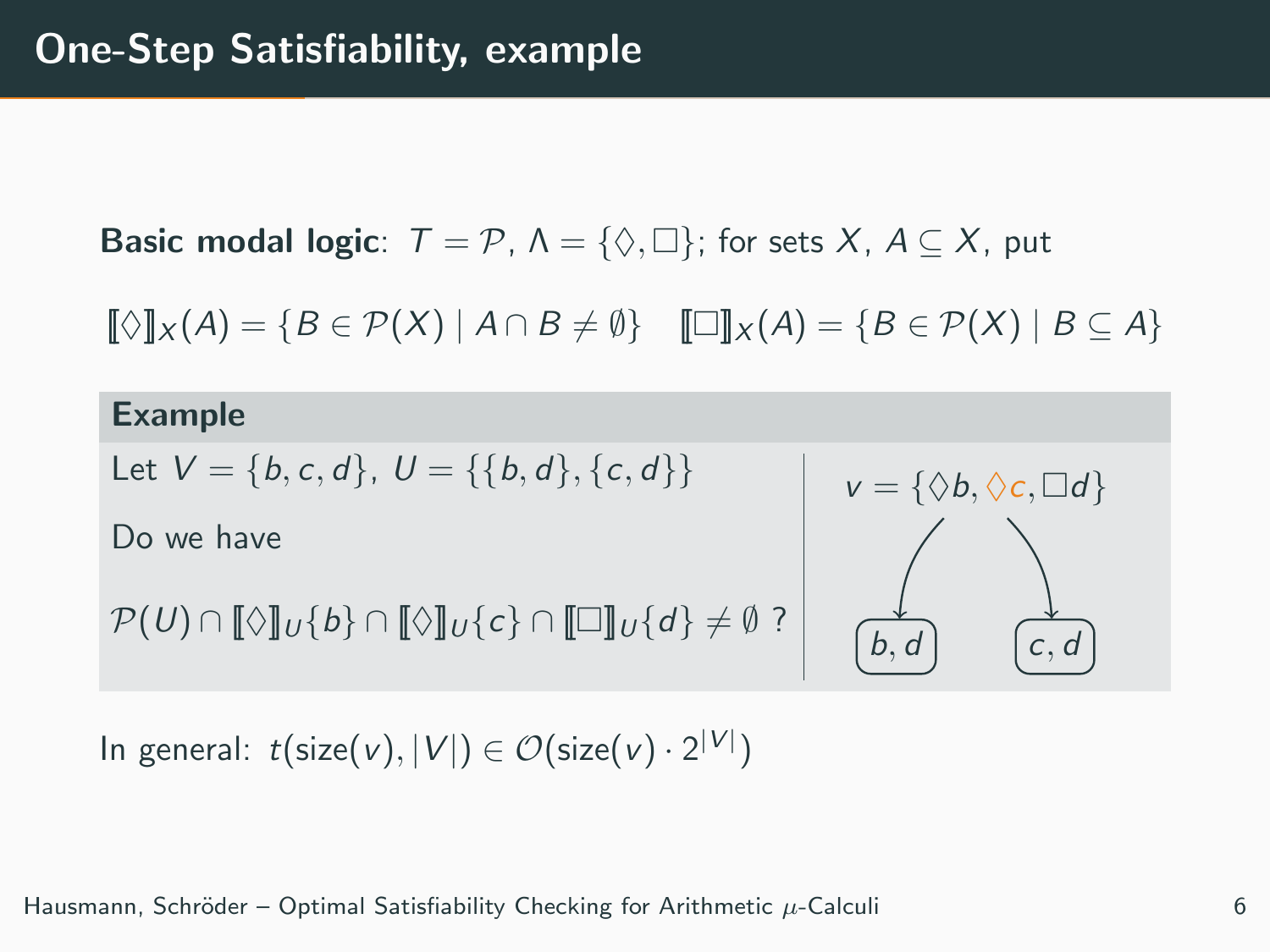**Basic modal logic:**  $T = \mathcal{P}$ ,  $\Lambda = \{\Diamond, \Box\}$ ; for sets X,  $A \subseteq X$ , put

 $[\![\Diamond]\!]_X(A) = \{B \in \mathcal{P}(X) \mid A \cap B \neq \emptyset\}$   $[\![\Box]\!]_X(A) = \{B \in \mathcal{P}(X) \mid B \subseteq A\}$ 

#### Example

Let  $V = \{b, c, d\}, U = \{\{b, d\}, \{c, d\}\}\$ 

Do we have

```
\mathcal{P}(U) \cap [\![\Diamond]\!]_U \{b\} \cap [\![\Diamond]\!]_U \{c\} \cap [\![\Box]\!]_U \{d\} \neq \emptyset ?
```


In general:  $t(\text{size}(v), |V|) \in \mathcal{O}(\text{size}(v) \cdot 2^{|V|})$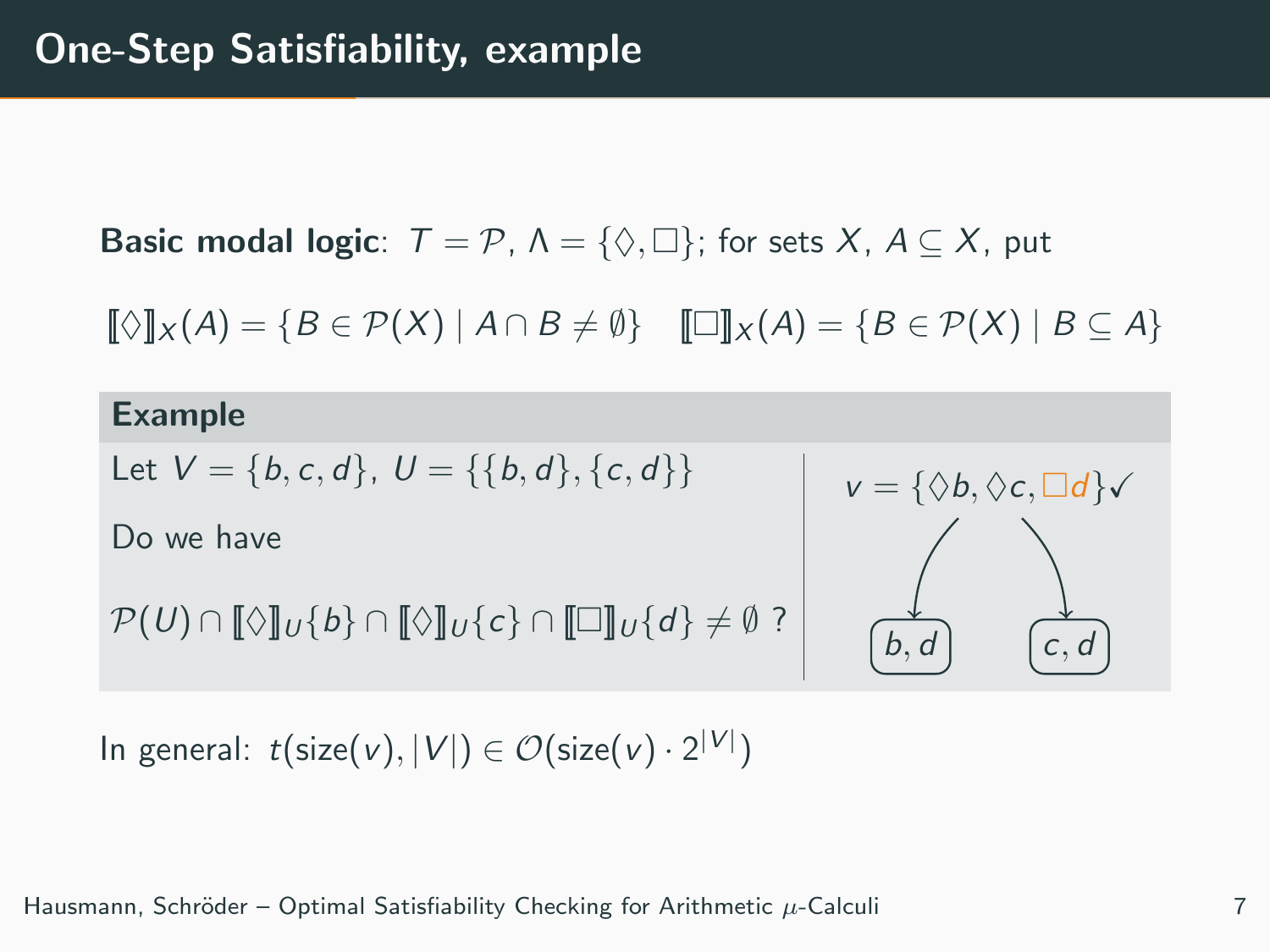**Graded modal logic**: bag functor  $T(X) = \mathcal{B}(X) = \{ \theta : X \to \mathbb{N} \}$  $\Lambda = \{ \langle k \rangle, [k] \mid k \in \mathbb{N} \}.$  For sets  $X$ ,  $A \subseteq X$ , put  $\theta(A) = \sum_{a \in A} \theta(a)$  and  $\llbracket (k) \rrbracket_X (A) = \{ \theta \in \mathcal{B}(X) \mid \theta(A) > k \}$   $\llbracket [k] \rrbracket_X (A) = \{ \theta \in \mathcal{B}(X) \mid \theta(X \setminus A) < k \}$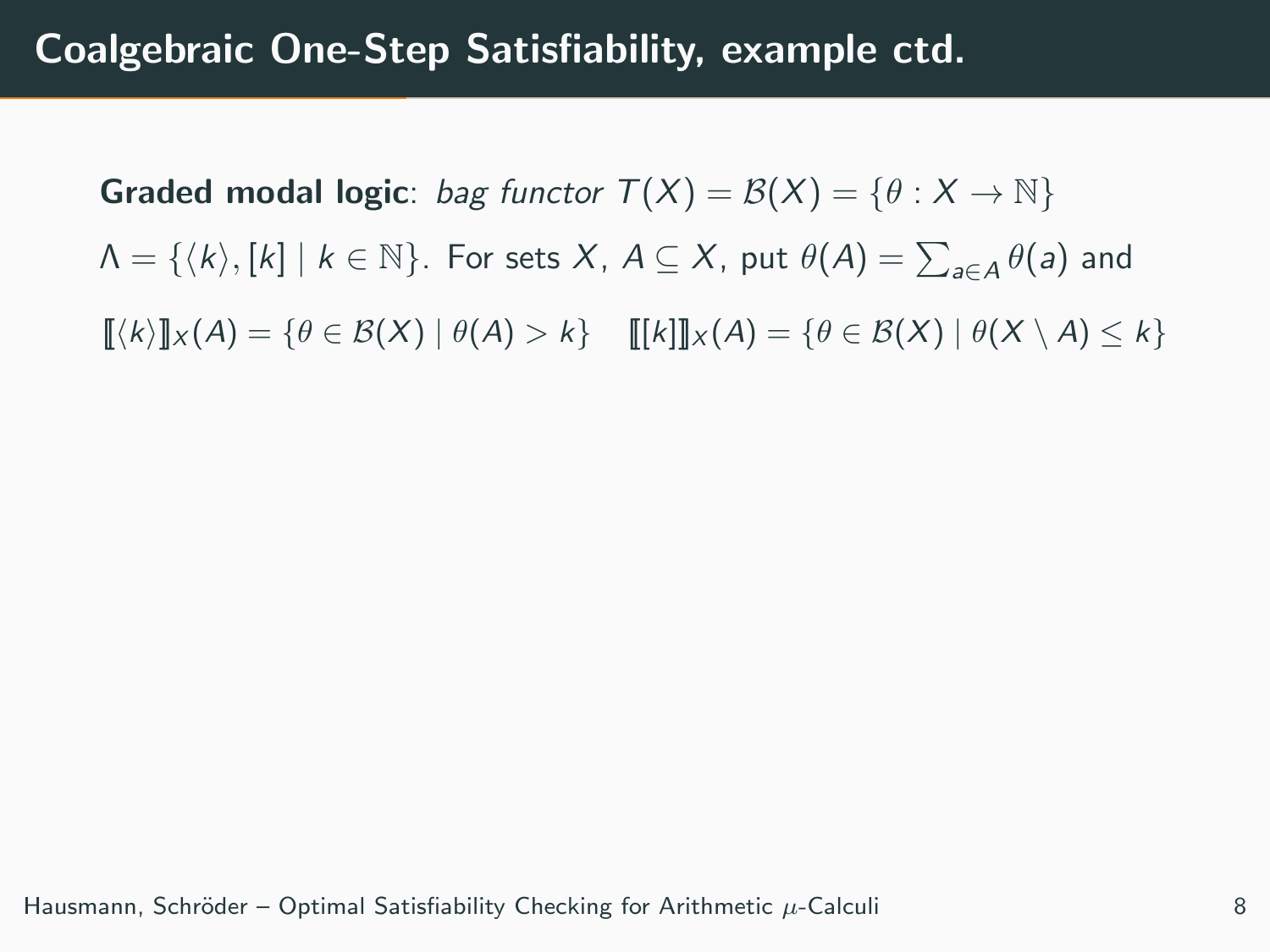**Graded modal logic**: bag functor  $T(X) = B(X) = \{ \theta : X \to \mathbb{N} \}$  $\Lambda = \{ \langle k \rangle, [k] \mid k \in \mathbb{N} \}.$  For sets  $X$ ,  $A \subseteq X$ , put  $\theta(A) = \sum_{a \in A} \theta(a)$  and  $\llbracket \langle k \rangle \rrbracket_X(A) = \{ \theta \in \mathcal{B}(X) \mid \theta(A) > k \}$   $\llbracket \llbracket k \rrbracket_X(A) = \{ \theta \in \mathcal{B}(X) \mid \theta(X \setminus A) < k \}$ 

| <b>Example</b>                                                                                                                                                                                               |                                                          |
|--------------------------------------------------------------------------------------------------------------------------------------------------------------------------------------------------------------|----------------------------------------------------------|
| Let $V = \{b, c, d\}, U = \{\{c, d\}, \{b\}, \{c\}\}\$                                                                                                                                                       | $v = \{\langle 0 \rangle b, \langle 1 \rangle c, [1]d\}$ |
| Do we have                                                                                                                                                                                                   |                                                          |
| $\mathcal{B}(U) \cap \llbracket \langle 0 \rangle \rrbracket_U \{b\} \cap \llbracket \langle 1 \rangle \rrbracket_U \{c\} \cap \llbracket \llbracket 1 \rrbracket \rrbracket_U \{d\} \cap \neq \emptyset \}$ | $c, d \mid b \mid$                                       |

[Kupferman, Sattler, Vardi, 2002]:  $t$ (size(v),  $|V|$ )  $\in \mathcal{O}((2^{\text{size}(v)+1}+2)^{|V|})$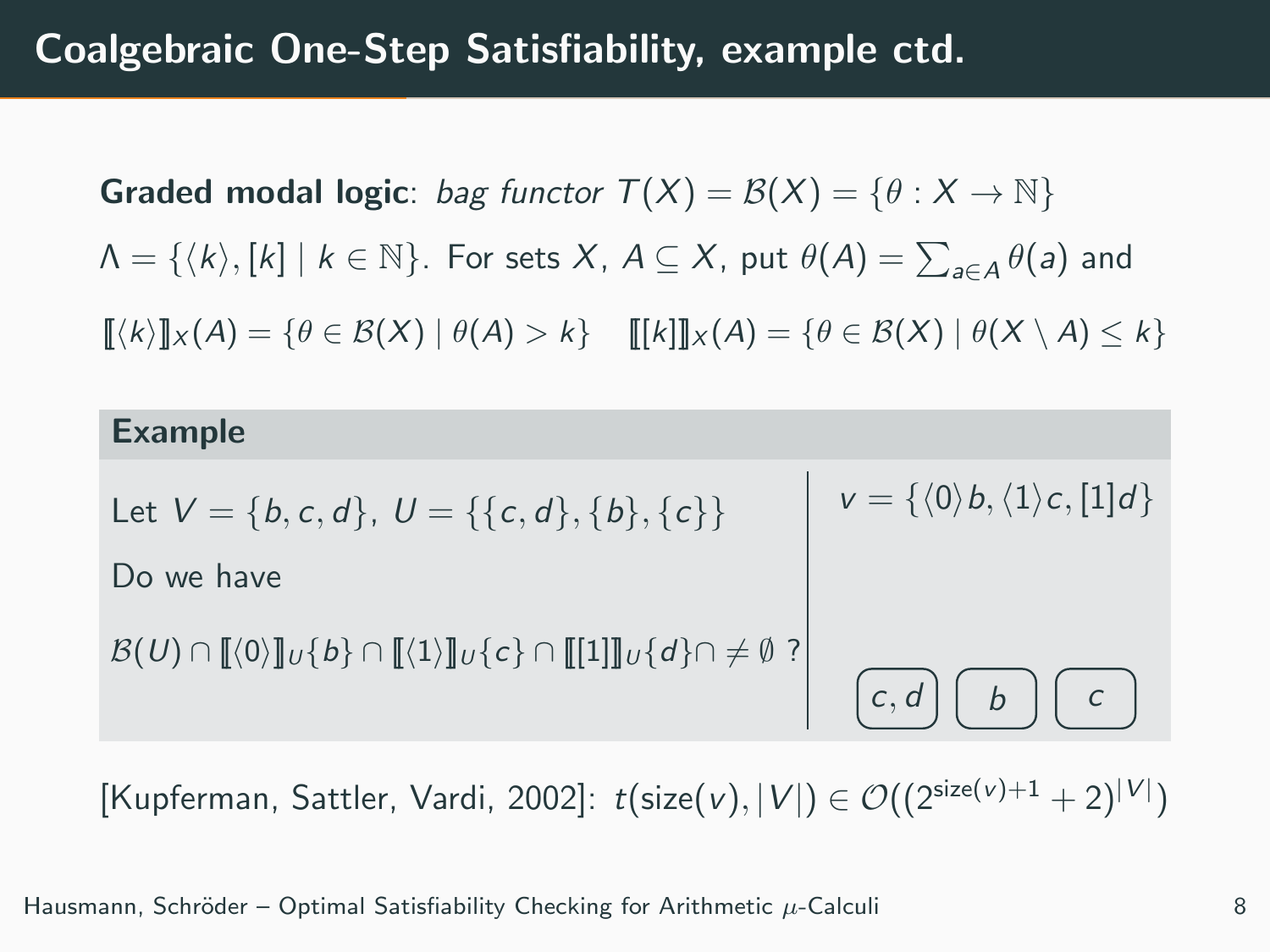**Graded modal logic**: bag functor  $T(X) = B(X) = \{ \theta : X \to \mathbb{N} \}$  $\Lambda = \{ \langle k \rangle, [k] \mid k \in \mathbb{N} \}.$  For sets  $X$ ,  $A \subseteq X$ , put  $\theta(A) = \sum_{a \in A} \theta(a)$  and  $\llbracket \langle k \rangle \rrbracket_X(A) = \{ \theta \in \mathcal{B}(X) \mid \theta(A) > k \}$   $\llbracket \llbracket k \rrbracket_X(A) = \{ \theta \in \mathcal{B}(X) \mid \theta(X \setminus A) < k \}$ 

| <b>Example</b>                                                                                                                                                                                              |                                                          |
|-------------------------------------------------------------------------------------------------------------------------------------------------------------------------------------------------------------|----------------------------------------------------------|
| Let $V = \{b, c, d\}, U = \{\{c, d\}, \{b\}, \{c\}\}\$                                                                                                                                                      | $v = \{\langle 0 \rangle b, \langle 1 \rangle c, [1]d\}$ |
| Do we have                                                                                                                                                                                                  |                                                          |
| $\mathcal{B}(U) \cap \llbracket \langle 0 \rangle \rrbracket_U \{b\} \cap \llbracket \langle 1 \rangle \rrbracket_U \{c\} \cap \llbracket \llbracket 1 \rrbracket_U \{d\} \cap \neq \emptyset ? \rrbracket$ |                                                          |

[Kupferman, Sattler, Vardi, 2002]:  $t$ (size(v),  $|V|$ )  $\in \mathcal{O}((2^{\text{size}(v)+1}+2)^{|V|})$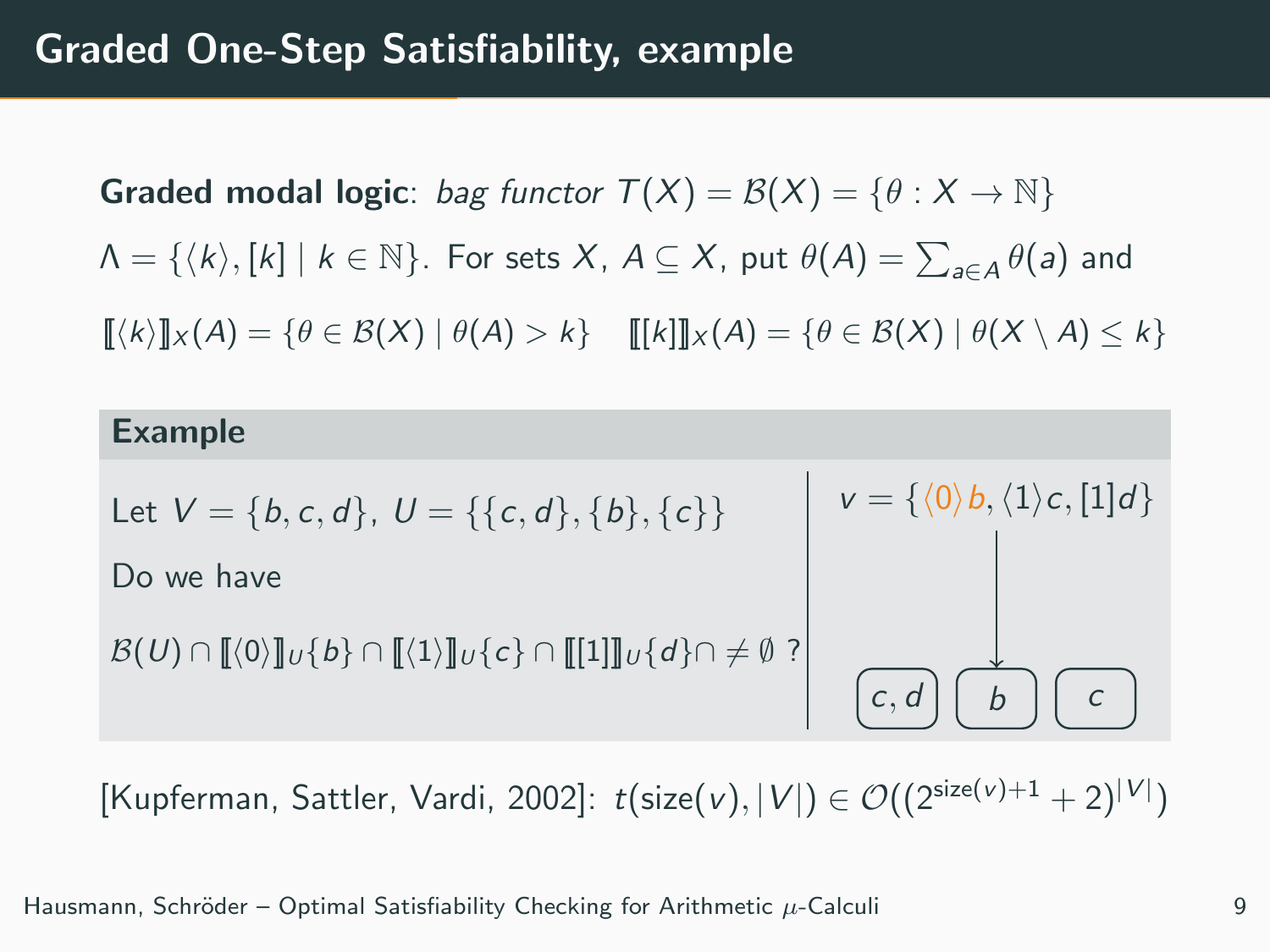**Graded modal logic**: bag functor  $T(X) = \mathcal{B}(X) = \{ \theta : X \to \mathbb{N} \}$  $\Lambda = \{ \langle k \rangle, [k] \mid k \in \mathbb{N} \}.$  For sets  $X$ ,  $A \subseteq X$ , put  $\theta(A) = \sum_{a \in A} \theta(a)$  and  $\llbracket (k) \rrbracket_X (A) = \{ \theta \in \mathcal{B}(X) \mid \theta(A) > k \}$   $\llbracket [k] \rrbracket_X (A) = \{ \theta \in \mathcal{B}(X) \mid \theta(X \setminus A) < k \}$ 



[Kupferman, Sattler, Vardi, 2002]:  $t$ (size(v),  $|V|$ )  $\in \mathcal{O}((2^{\text{size}(v)+1}+2)^{|V|})$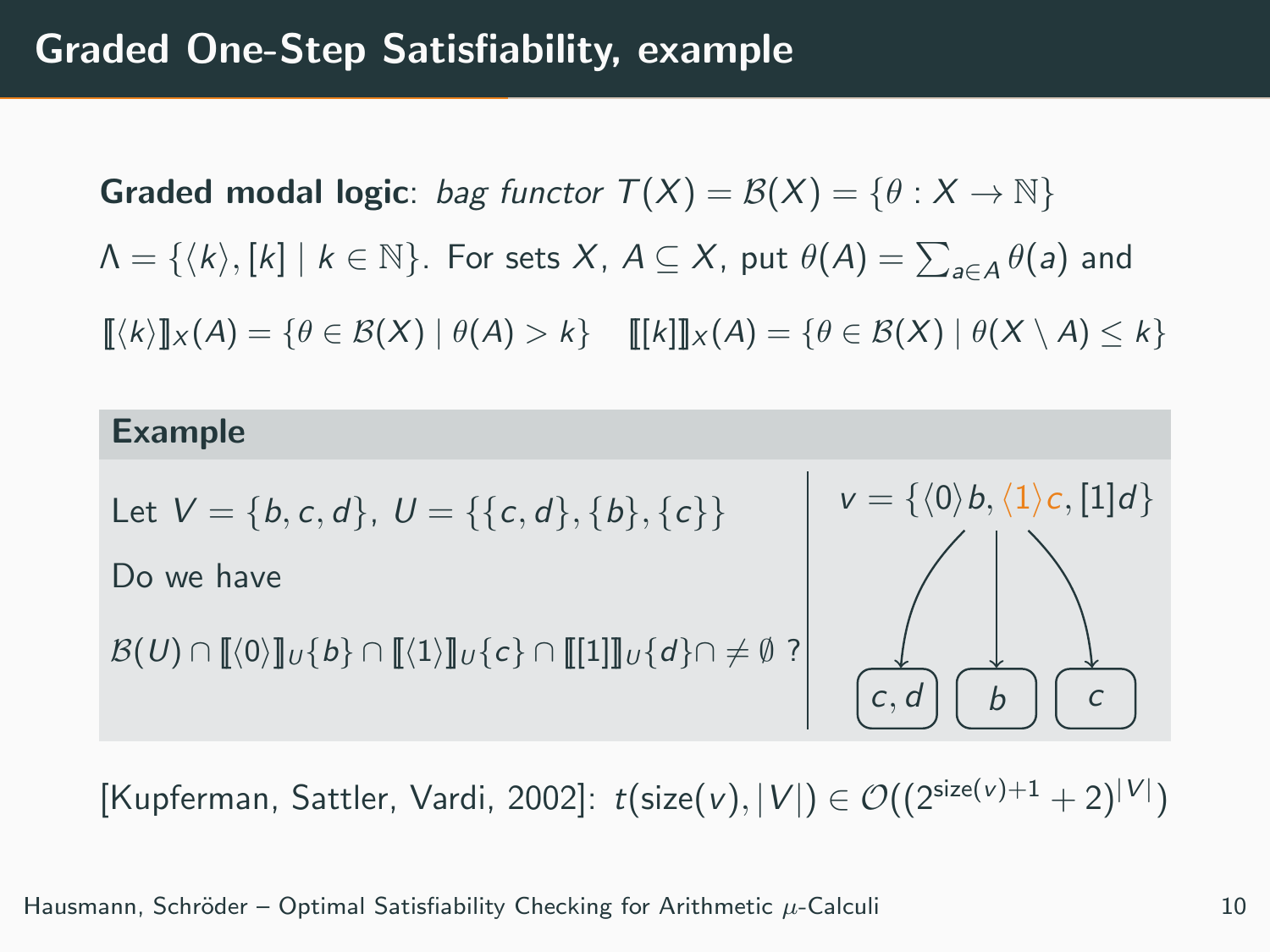**Graded modal logic**: bag functor  $T(X) = \mathcal{B}(X) = \{ \theta : X \to \mathbb{N} \}$  $\Lambda = \{ \langle k \rangle, [k] \mid k \in \mathbb{N} \}.$  For sets  $X$ ,  $A \subseteq X$ , put  $\theta(A) = \sum_{a \in A} \theta(a)$  and  $\llbracket (k) \rrbracket_X (A) = \{ \theta \in \mathcal{B}(X) \mid \theta(A) > k \}$   $\llbracket [k] \rrbracket_X (A) = \{ \theta \in \mathcal{B}(X) \mid \theta(X \setminus A) < k \}$ 



[Kupferman, Sattler, Vardi, 2002]:  $t$ (size(v),  $|V|$ )  $\in \mathcal{O}((2^{\text{size}(v)+1}+2)^{|V|})$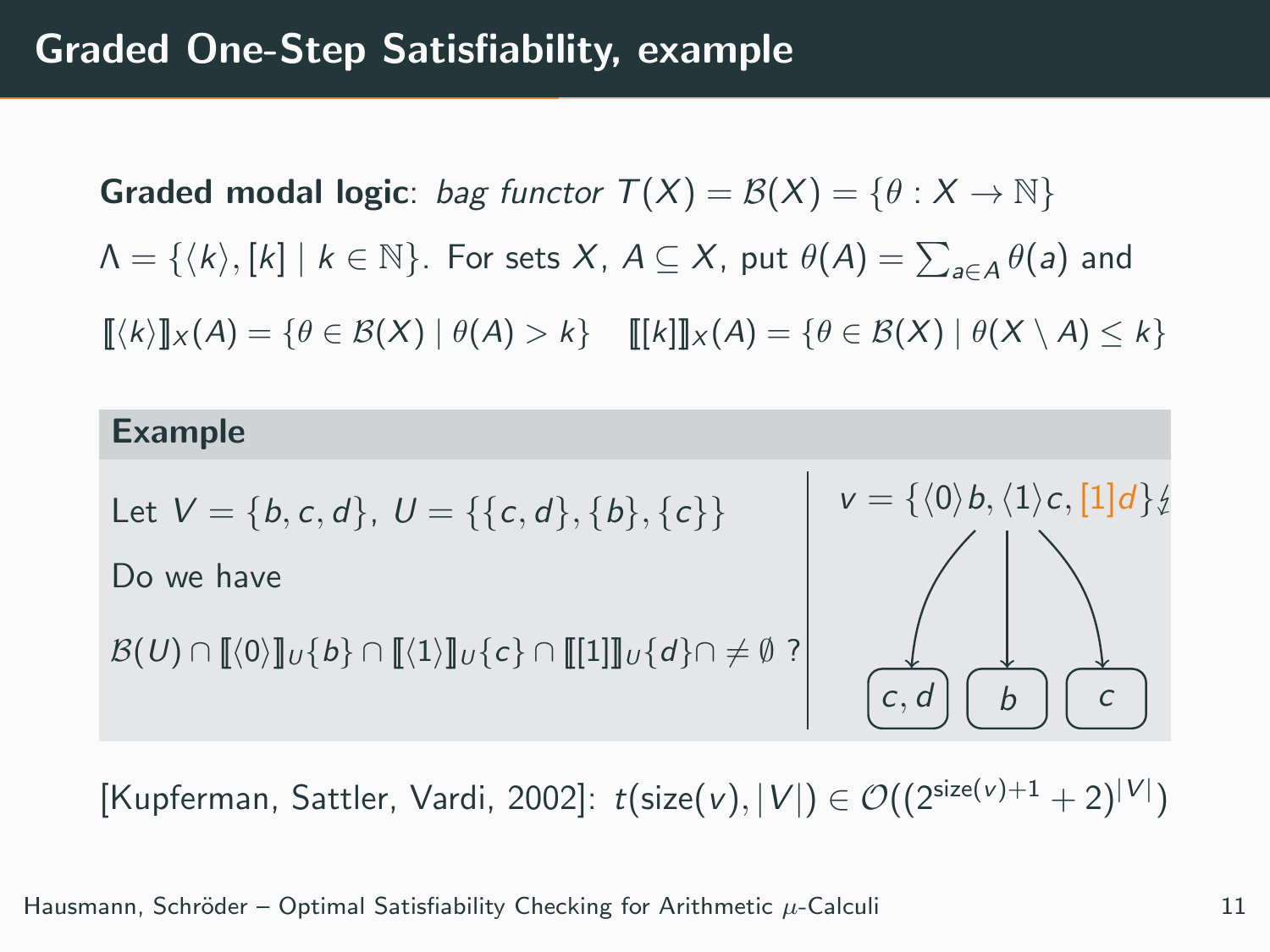**Graded modal logic**: bag functor  $T(X) = \mathcal{B}(X) = \{ \theta : X \to \mathbb{N} \}$  $\Lambda = \{ \langle k \rangle, [k] \mid k \in \mathbb{N} \}.$  For sets  $X$ ,  $A \subseteq X$ , put  $\theta(A) = \sum_{a \in A} \theta(a)$  and  $[[k]]_X(A) = {\theta \in \mathcal{B}(X) | \theta(A) > k}$   $[[k]]_X(A) = {\theta \in \mathcal{B}(X) | \theta(X \setminus A) < k}$ 



[Kupferman, Sattler, Vardi, 2002]:  $t$ (size(v),  $|V|$ )  $\in \mathcal{O}((2^{\text{size}(v)+1}+2)^{|V|})$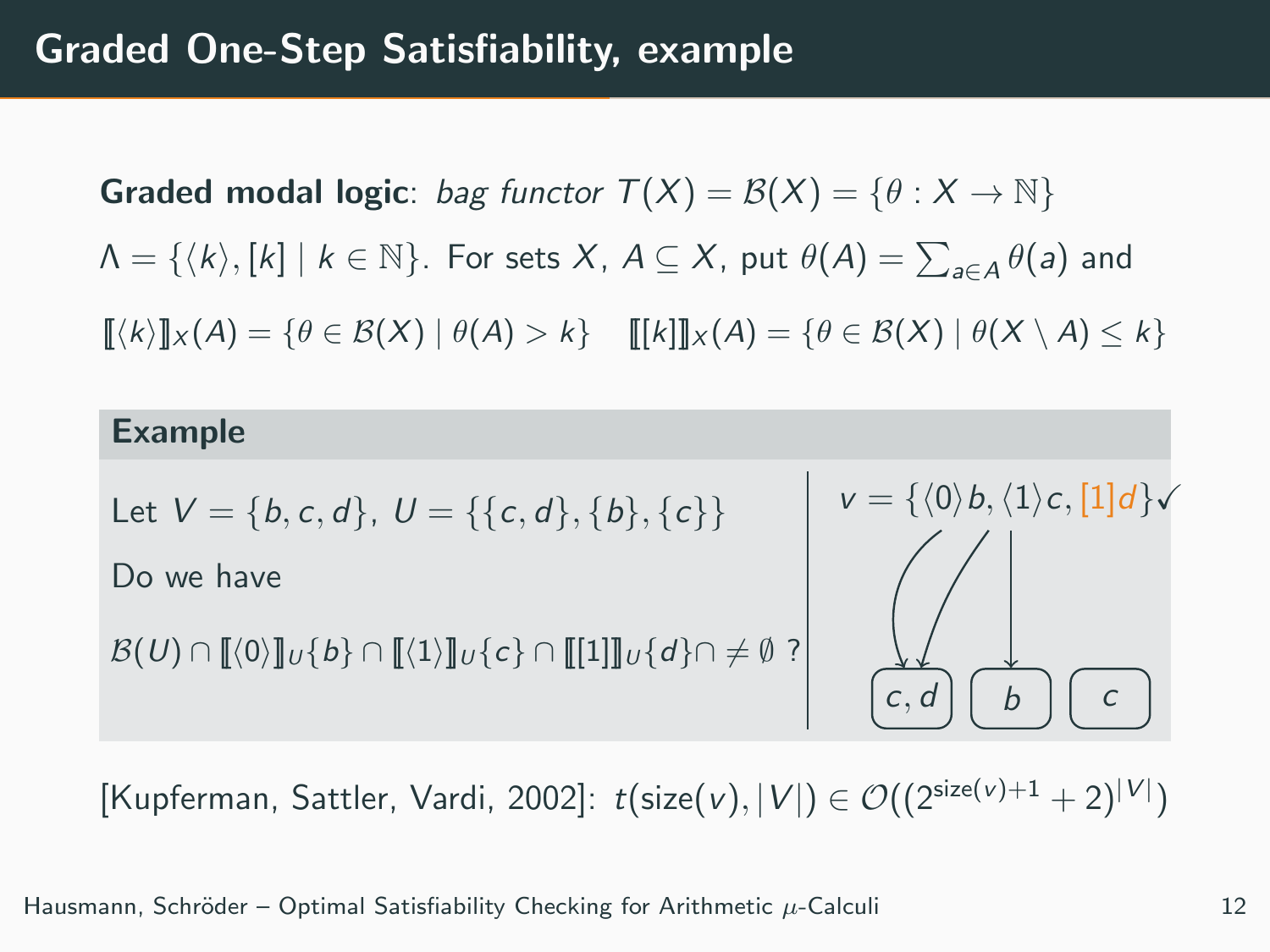# The Coalgebraic  $\mu$ -Calculus [Cirstea et al., 2009]

Assume set V of fixpoint variables

Syntax:

 $\phi, \psi := \top | \bot | \phi \wedge \psi | \phi \vee \psi | X | \nabla \psi | \mu X. \psi | \nu X. \psi \quad \nabla \in \Lambda, X \in \mathbf{V}$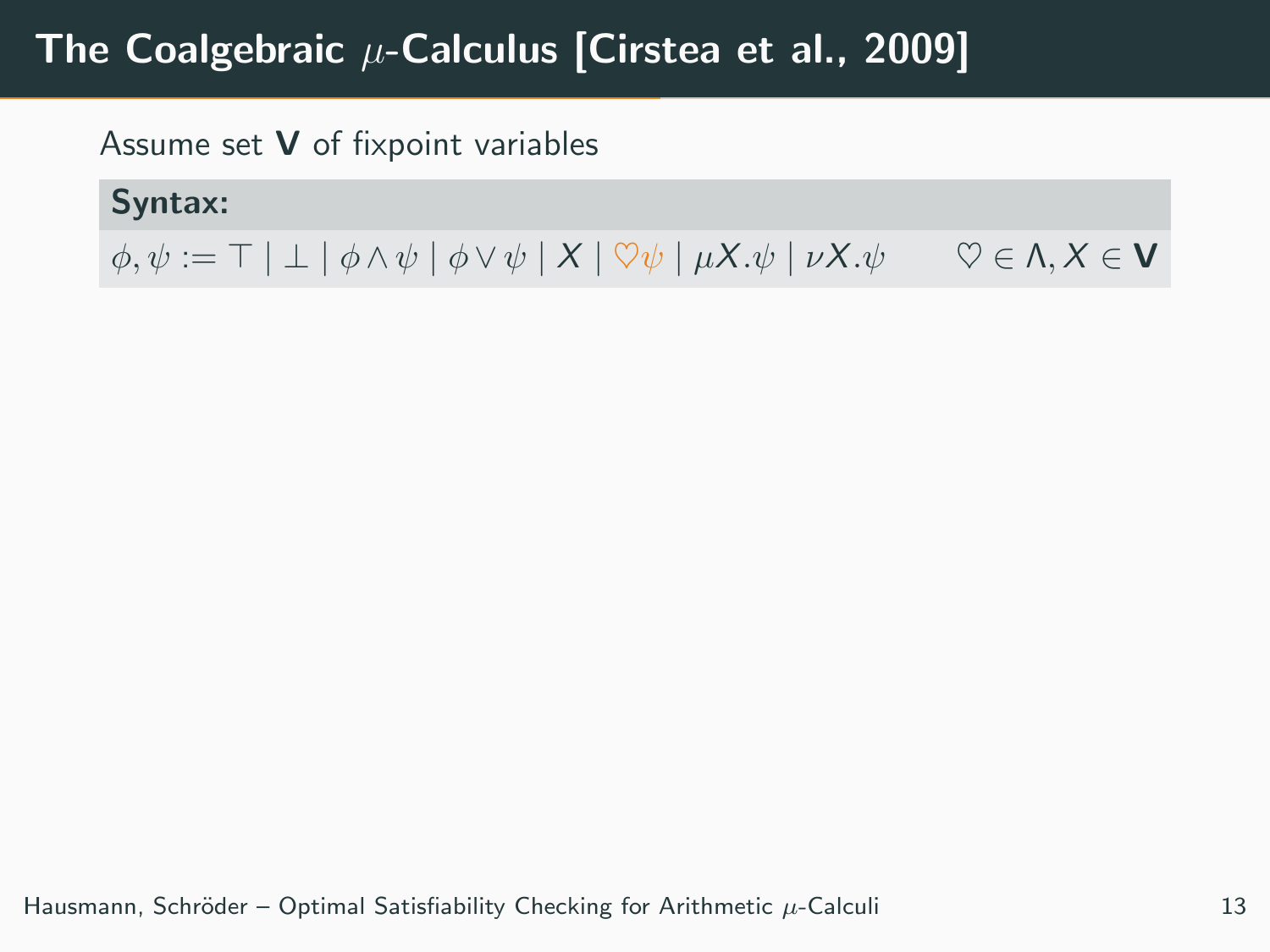# The Coalgebraic  $\mu$ -Calculus [Cirstea et al., 2009]

### Assume set  $V$  of fixpoint variables

Syntax:  $\phi, \psi := \top | \bot | \phi \wedge \psi | \phi \vee \psi | X | \nabla \psi | \mu X. \psi | \nu X. \psi \quad \nabla \in \Lambda, X \in \mathbf{V}$ 

Assume monotonicity of predicate liftings  $(A \subseteq B \Rightarrow \llbracket \heartsuit \rrbracket A \subseteq \llbracket \heartsuit \rrbracket B)$ 

#### Semantics:

Models: T-coalgebras  $(W, \xi : W \rightarrow TW)$ , extension of formulas:

$$
\begin{aligned}\n\llbracket X \rrbracket_{\sigma} &= \sigma(X) & \llbracket \heartsuit \psi \rrbracket_{\sigma} &= \xi^{-1} \llbracket \llbracket \heartsuit \rrbracket_{W} \llbracket \psi \rrbracket_{\sigma} \rrbracket \\
\llbracket \mu X. \psi \rrbracket_{\sigma} &= \text{GFP}(\llbracket \psi \rrbracket_{\sigma}^{X}) & \llbracket \nu X. \psi \rrbracket_{\sigma} &= \text{GFP}(\llbracket \psi \rrbracket_{\sigma}^{X})\n\end{aligned}
$$

where  $\sigma: \mathbf{V}\to \mathcal{P}(W)$ , where  $\llbracket \psi\rrbracket_\sigma^X(A)=\llbracket \psi\rrbracket_{\sigma[X\mapsto A]}$  for  $A\subseteq W$  and where  $(\sigma[X \mapsto A])(X) = A$ ,  $(\sigma[X \mapsto A])(Y) = \sigma(Y)$  for  $X \neq Y$ .

Observe:  $\xi(x) \in TW \cap \cap \llbracket \heartsuit \rrbracket_W \llbracket \psi \rrbracket$  where  $I(x) = \{\heartsuit \psi \mid x \in \llbracket \heartsuit \psi \rrbracket\}$  $\heartsuit\psi \in I(x)$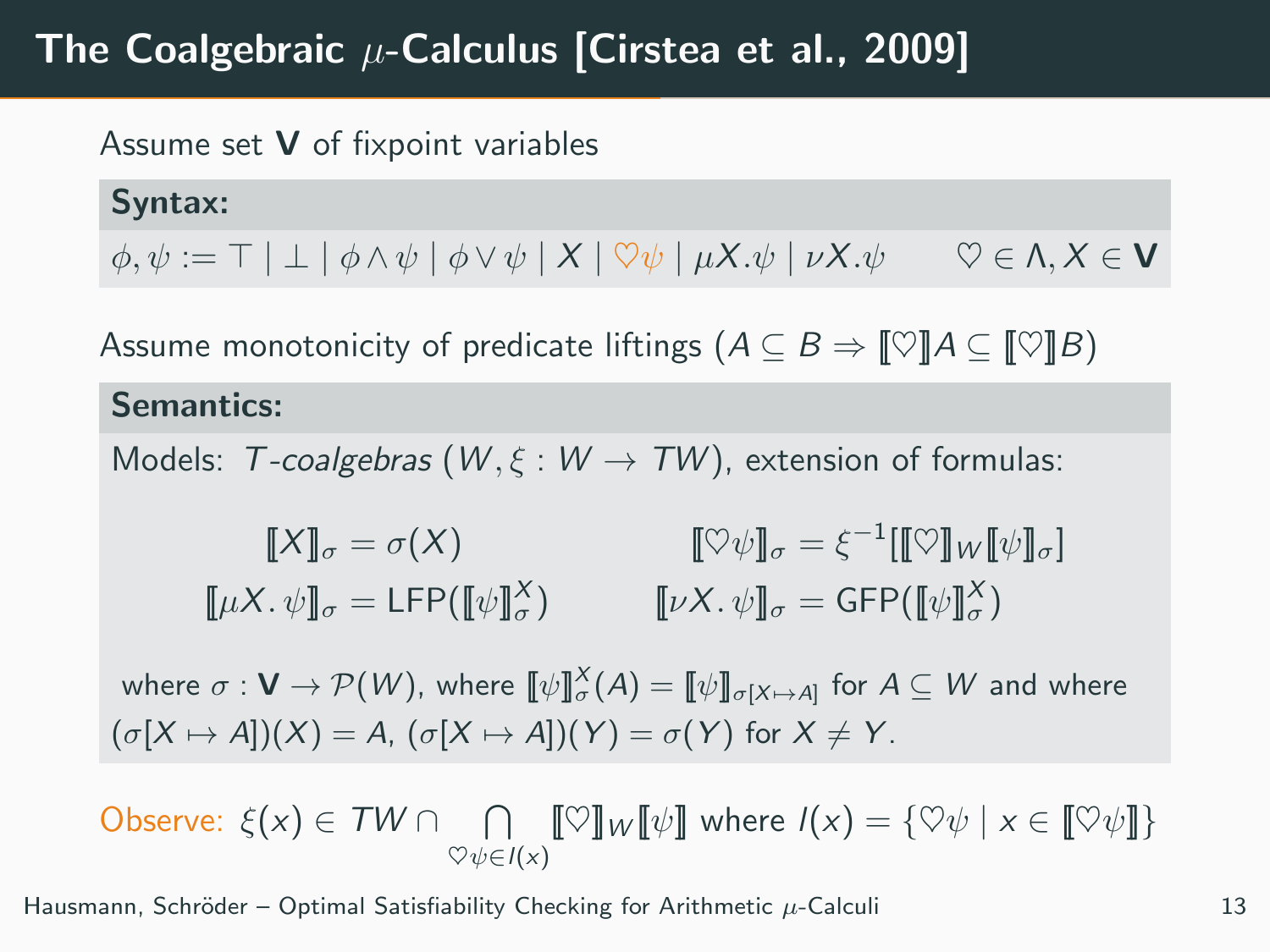- $\blacktriangleright$  Standard  $\mu$ -calculus:  $t(\text{size}(v), |V|) \in \mathcal{O}(|v|^2 \cdot 2^{|V|})$
- $\blacktriangleright$  Graded  $\mu$ -calculus:  $t(\text{size}(v), |V|) \in \mathcal{O}((2^{\text{size}(v)+1}+2)^{|V|})^{2})$
- $\blacktriangleright$  Alternating-time  $\mu$ -calculus:  $t(\text{size}(v), |V|) \in \mathcal{O}(2^{p(\text{size}(v) + |V|)})$ <sup>3</sup>

$$
T = P
$$
, e.g.  $\mu X$ .  $\psi \vee \Diamond X$ 

$$
\mathcal{T} = \mathcal{B}, \text{ e.g. } \mu \mathcal{X}. \psi \vee \langle 1 \rangle \mathcal{X}
$$

$$
T = \mathcal{G}, \text{ e.g. } \nu X. \psi \wedge [D]X
$$

 $\blacktriangleright$  (Two-valued) probabilistic μ-calculus:  $T = D$ , e.g. νX.  $\psi \wedge (0.5)X$  $t(\text{size}(v), |V|) \in \mathcal{O}(2^{p(\text{size}(v) + |V|)})$  4

2 [Kupferman, Sattler, Vardi, 2002] <sup>3</sup> [Cirstea, Kupke, Pattinson, 2009] 4 [Cirstea, Kupke, Pattinson, 2009]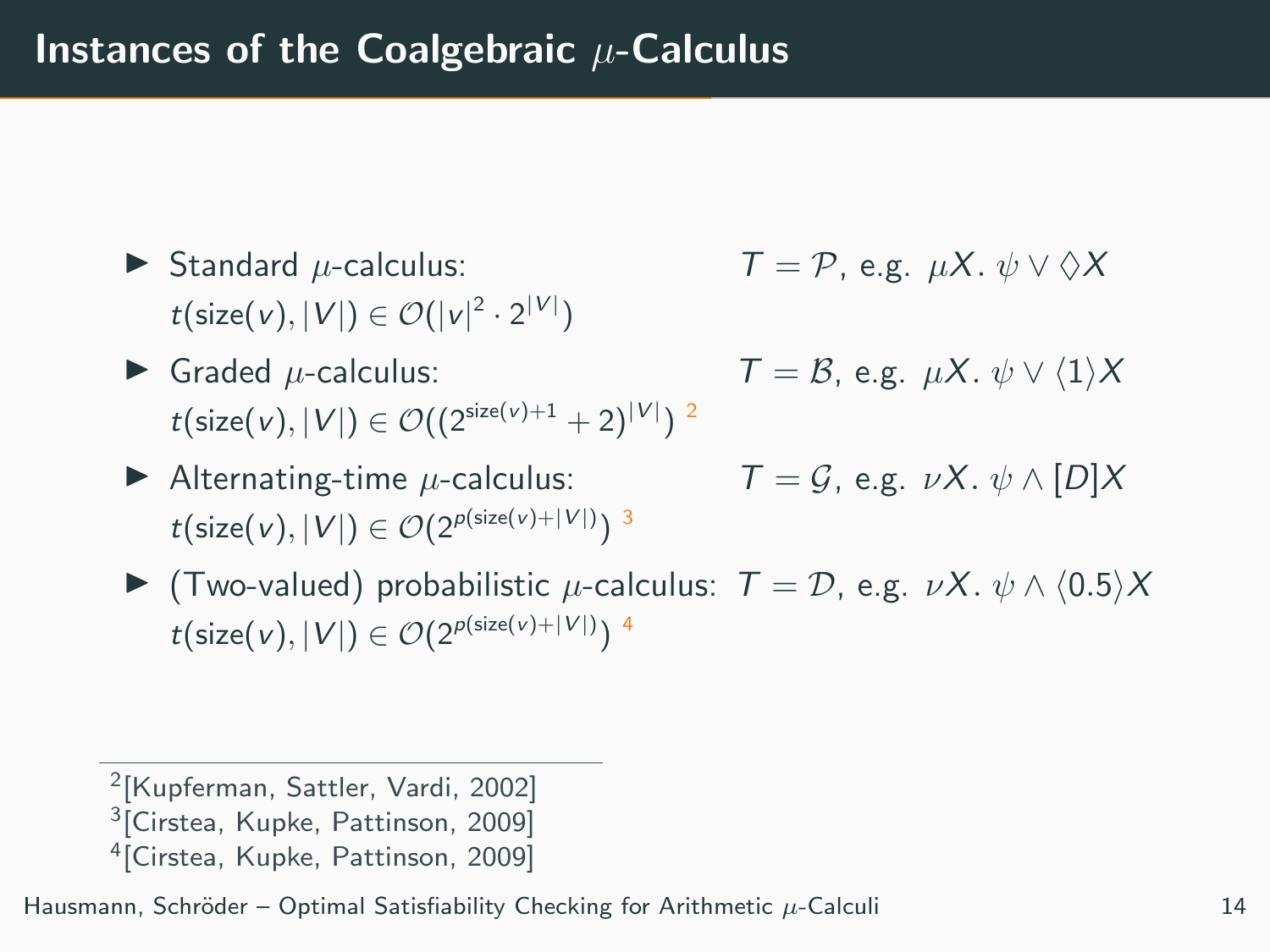# Graded  $\mu$ -calculus with polynomial inequalities  $T = \mathcal{B}, \Lambda = \{L_{p,b}, M_{p,b} \mid b, m \in \mathbb{N}, p \in \mathbb{N}_{>0} | X_1, \ldots, X_m \}$  $\llbracket L_{p,b} \rrbracket_X (A_1, \ldots, A_m) = \{ \theta \in \mathcal{G}(X) \mid p(\theta(A_1), \ldots, \theta(A_m)) > b \}$  $[M_{p,b}]\!]_X (A_1,\ldots,A_m) = \{\theta \in \mathcal{G}(X) \mid p(\theta(X \setminus A_1),\ldots,\theta(X \setminus A_m)) \leq b\}$ E.g.  $\mu$ Y. ( $\psi \vee L_{2X_1+(X_2)^2,2}(p \wedge Y, q \wedge Y)$ )

Probabilistic  $\mu$ -calculus with polynomial inequalities

$$
\mathcal{T}=\mathcal{D}, \Lambda=\{L_{p,b},M_{p,b} \mid b,m \in \mathbb{N}, p \in \mathbb{Q}_{>0}[X_1,\ldots,X_m]\},\
$$

$$
[\![L_{p,b}]\!]_X(A_1,\ldots,A_m) = \{d \in \mathcal{D}(X) \mid p(d(A_1),\ldots,d(A_m)) > b\}
$$
\n
$$
[\![M_{p,b}]\!]_X(A_1,\ldots,A_m) = \{d \in \mathcal{D}(X) \mid p(d(X \setminus A_1),\ldots,d(X \setminus A_m)) \leq b\}
$$

One-step sat. problems can be solved in exponential time [Kupke et al., 2015]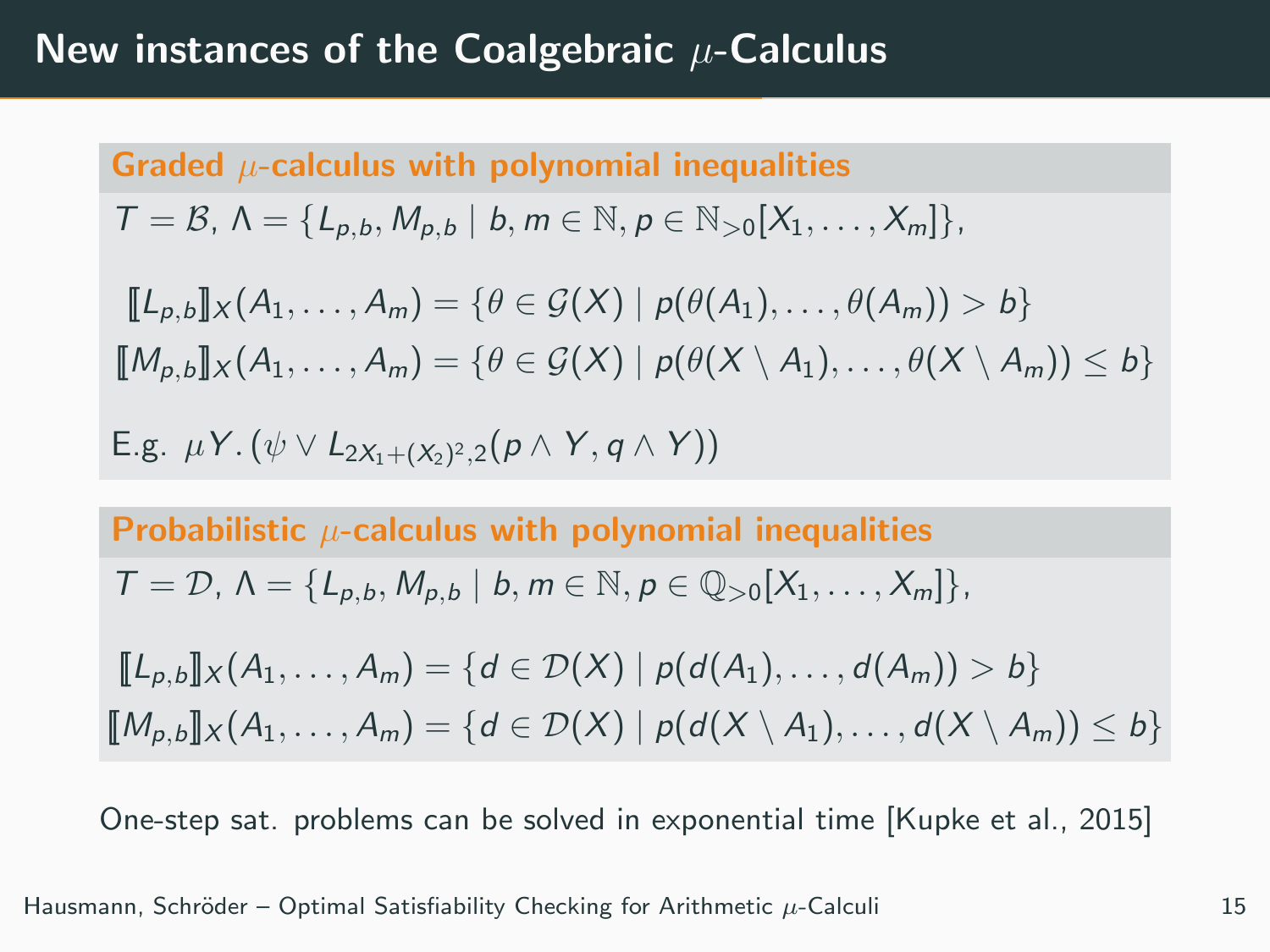#### Theorem

If the one-step satisfiability problem for a coalgebraic logic can be solved in time  $t$ (size(v), |V|) exponential in size(v) + |V| for inputs  $v \subseteq \Lambda(V)$ ,  $U \subseteq \mathcal{P}(V)$ , then the satisfiability problem of the  $\mu$ -calculus over this logic is in ExpTime.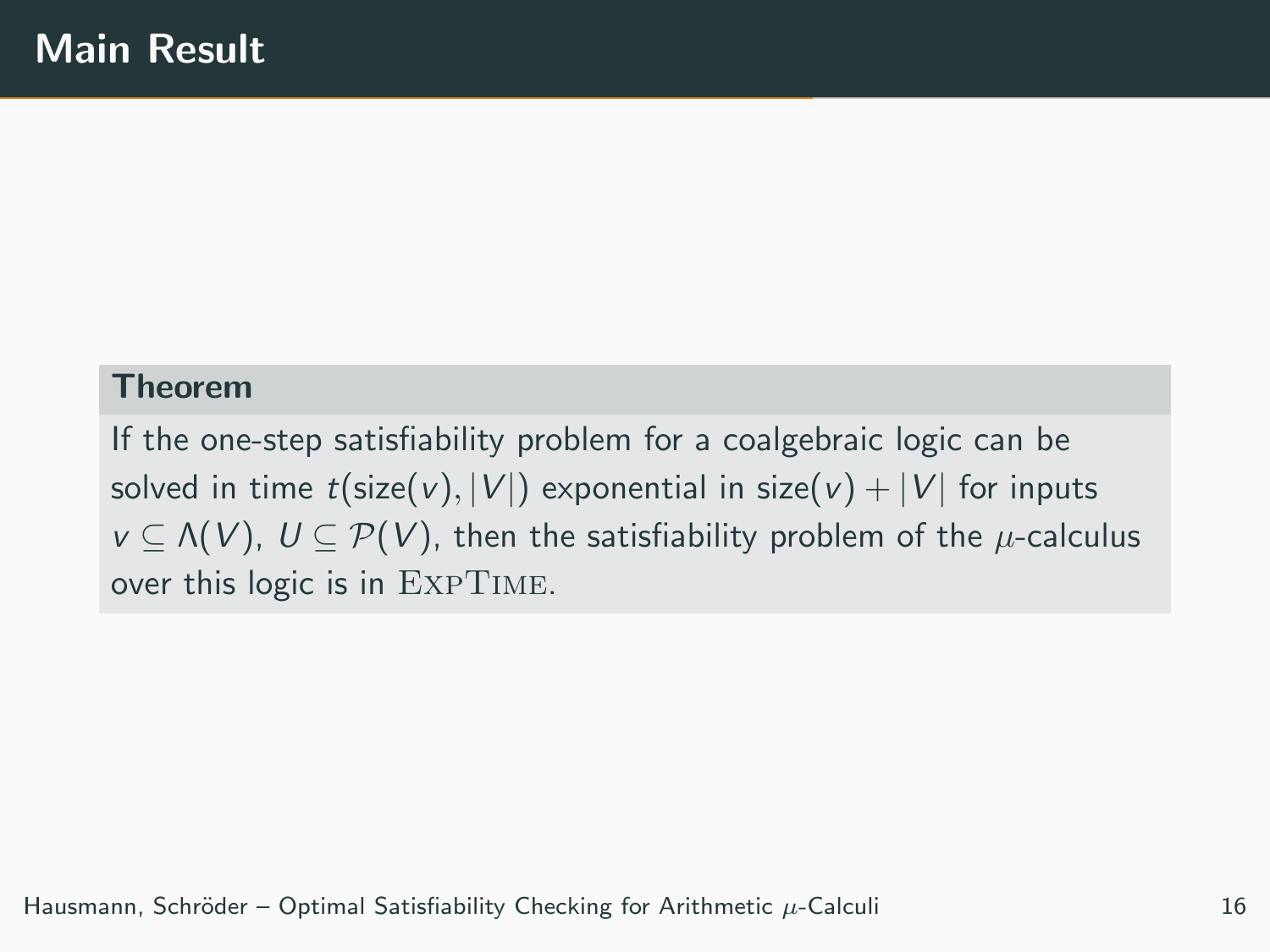Previous work in the coalgebraic setting:

- [Cirstea et al. 2009]: Relying on tractable sets of one-step rules
- [Fontaine, Leal, Venema, 2010]: One-step satisfiability games

| $\mu$ -calculus                  | one-step rules           | one-step games   | here           |
|----------------------------------|--------------------------|------------------|----------------|
| standard $(\mathcal{P})$         | <b>EXPTIME</b>           | 2-EXPTIME        | <b>EXPTIME</b> |
| alternating-time $(\mathcal{G})$ | <b>EXPTIME</b>           | $2$ -Exp $T$ IME | <b>EXPTIME</b> |
| probabilistic $(D)$              | <b>EXPTIME</b>           | 2-EXPTIME        | <b>EXPTIME</b> |
| graded $(\mathcal{B})$           |                          | 2-EXPTIME        | <b>EXPTIME</b> |
| graded with polynomials          |                          | 2-EXPTIME        | <b>EXPTIME</b> |
| probabilistic with polynomials   | $\overline{\phantom{0}}$ | 2-EXPTIME        | <b>EXPTIME</b> |
| .                                | $\cdots$                 | .                | .              |

[Kupferman, Sattler, Vardi, 2002] for graded  $\mu$ -calculus: EXPTIME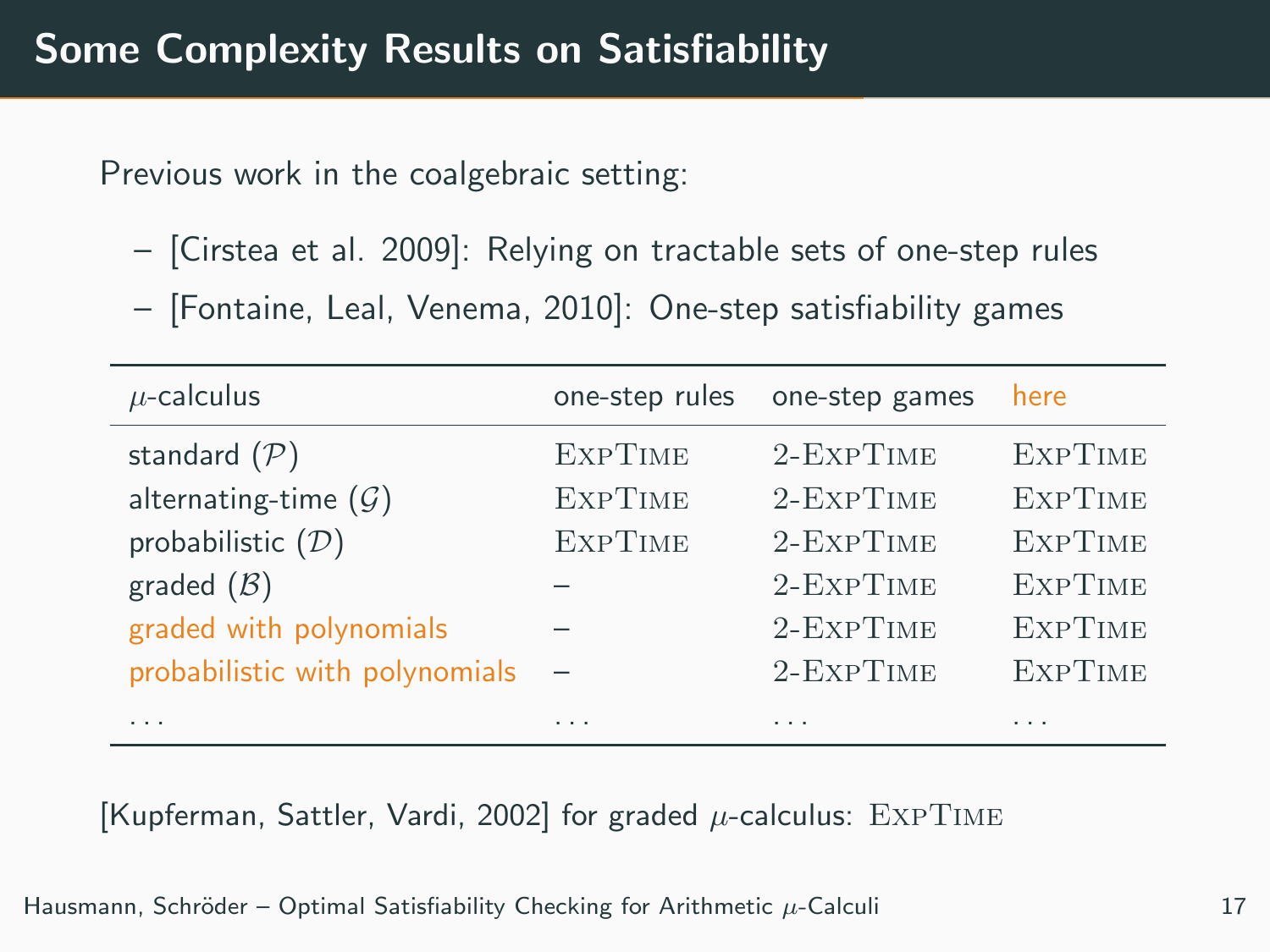Fix target formula  $\chi$ , let **F** denote the Fischer-Ladner closure of  $\chi$ .

### Tracking automaton for  $\chi$ :

- $\blacktriangleright$  Nondeterministic parity automaton
- $\triangleright$  State set F
- **F** Transitions according to syntax graph of  $\chi$
- $\blacktriangleright$  Priorities at edges, according to alternation depth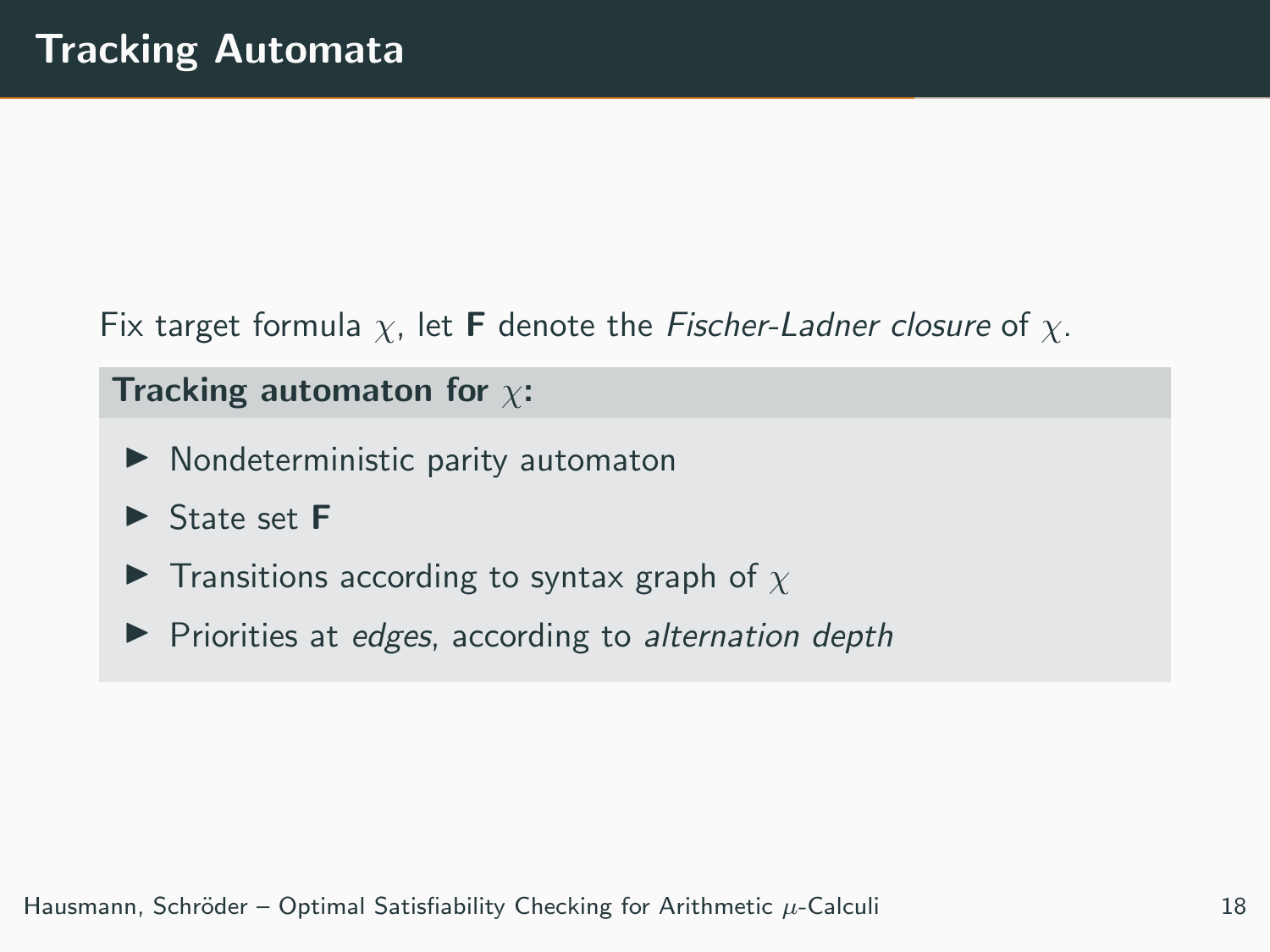# Tracking automata

#### Example

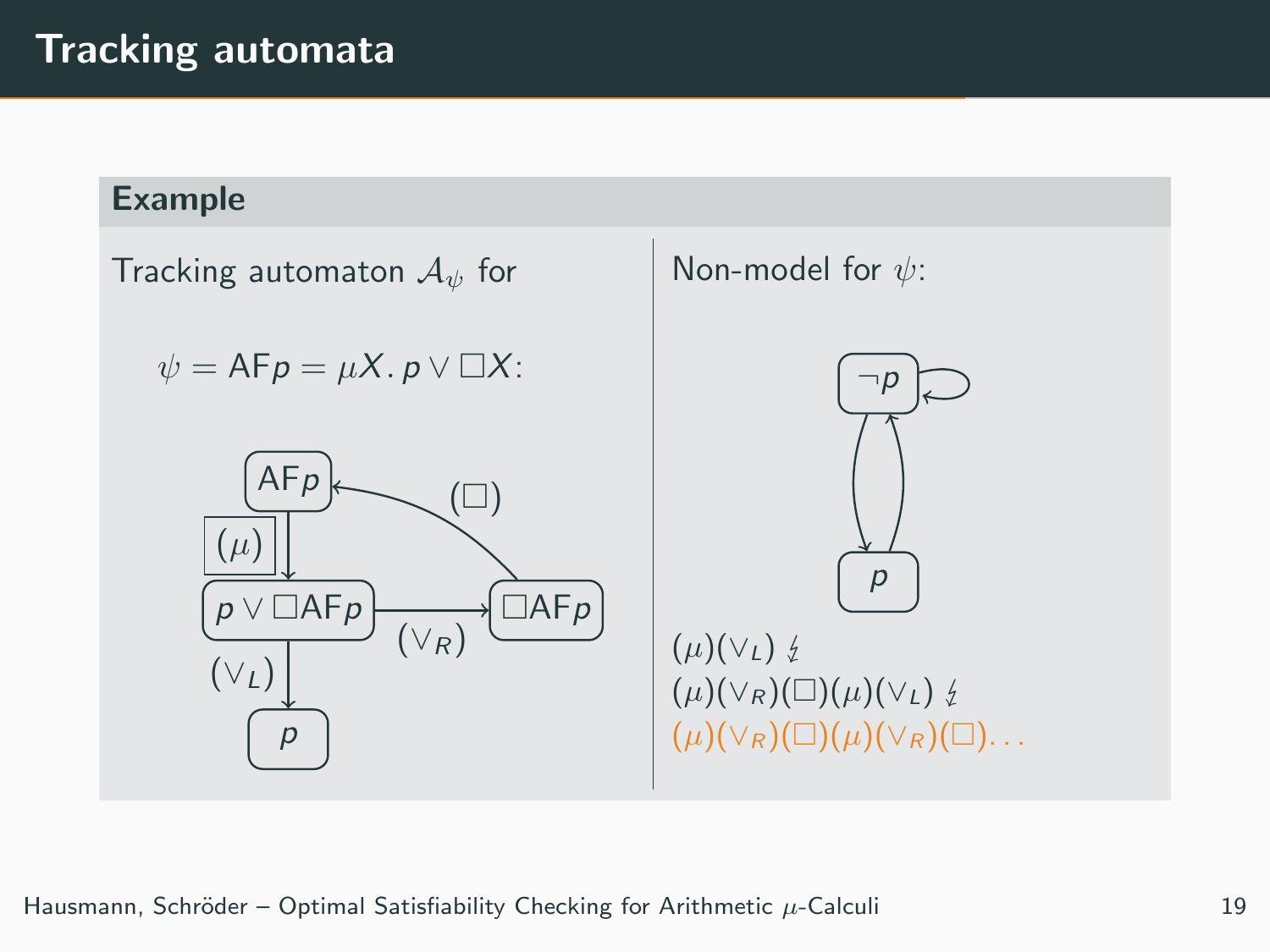Tracking automaton  $A<sub>x</sub>$  accepts words that encode *bad paths* on which some least fixpoint is unfolded indefinitely; put  $L(A_x) =:$  BadPaths.

Determinize  $A_{\gamma}$  (e.g. through Büchi automata, using Safra/Piterman method) and complement. Obtain DPA B<sub> $x$ </sub> =  $(D, \Sigma, \delta, q_0, \beta)$  with

$$
L(B_{\chi}) = \overline{L(A_{\chi})} = \overline{\mathsf{BadPaths}} =: \mathsf{GoodPaths},
$$

and  $|D| \in \mathcal{O}(((nk)!)^2)$  where  $n := |\chi|$  and  $k$  is alternation depth of  $\chi$ and with  $j := 2nk$  priorities. Define labeling function  $l : D \to \mathcal{P}(\mathbf{F})$ . states :=  $\{v \in D \mid l(v) \subseteq \Lambda(F)\}$  prestates :=  $D \setminus$  states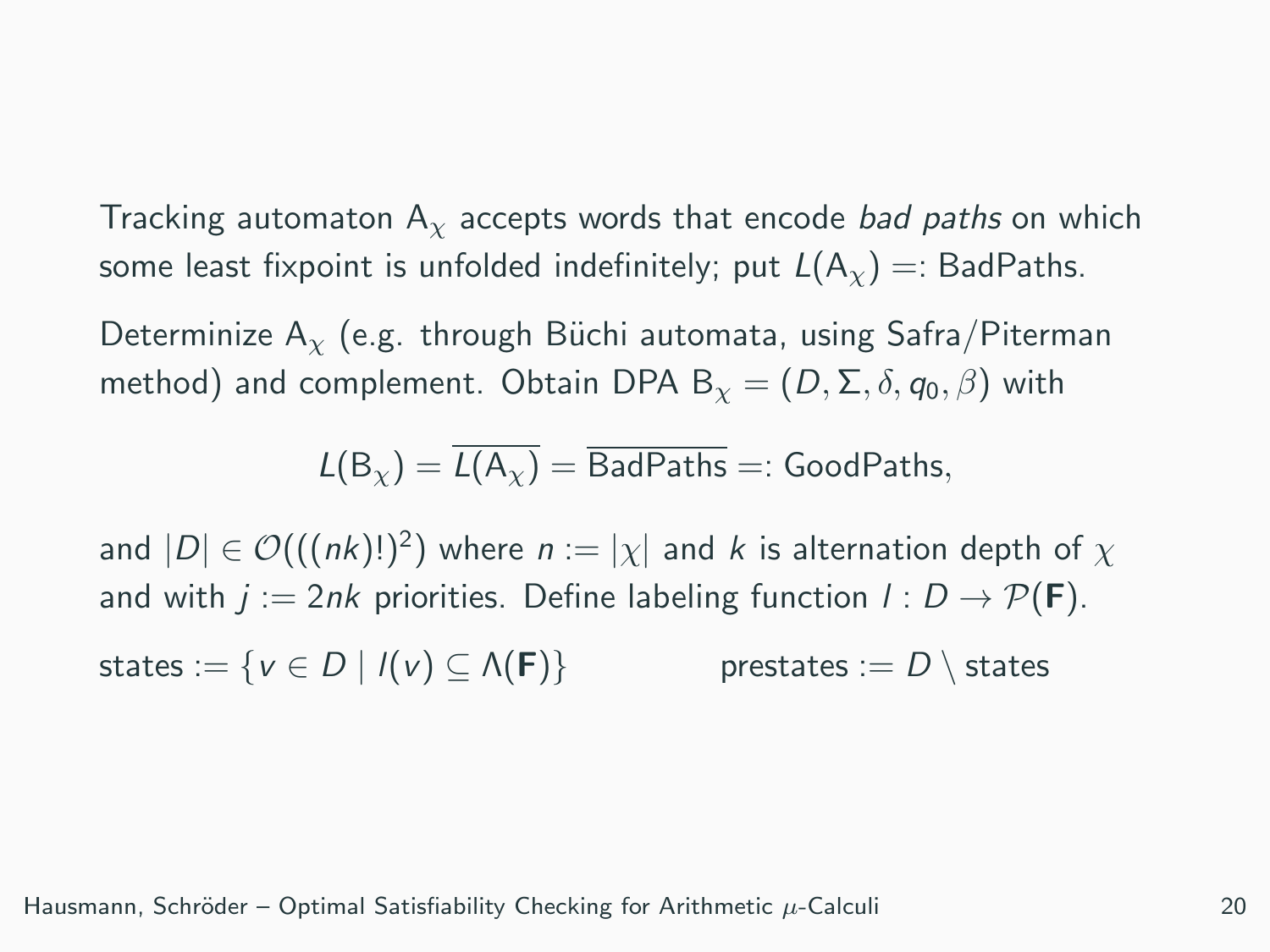Given  $v \in$  prestates, fix non-modal  $\psi_v \in I(v)$ .

One-step propagation For sets  $\mathsf{X} = X_1, \ldots, X_j \subseteq D^j$ , put  $f(\mathsf{X}) = \{v \in \text{prestates} \mid \exists b \in \{0,1\} \ldotp \delta(v,(\psi_v, b)) \in X_{\beta(v,(\psi_v, b))}\} \cup$  $\{v \in \text{states} \mid l(v) \text{ is one-step satisfiable in } \bigcup\nolimits_{1 \leq i \leq j} X_i(v)\}$ where  $\beta(v,(\psi_v, b))$  abbreviates  $\beta(v,(\psi_v, b), \delta(v,(\psi_v, b)))$  and where  $X_i(v) = \{l(u) \in X_i \mid \exists \sigma \in \text{selections. } (v, \sigma, u) \in \delta_i\}.$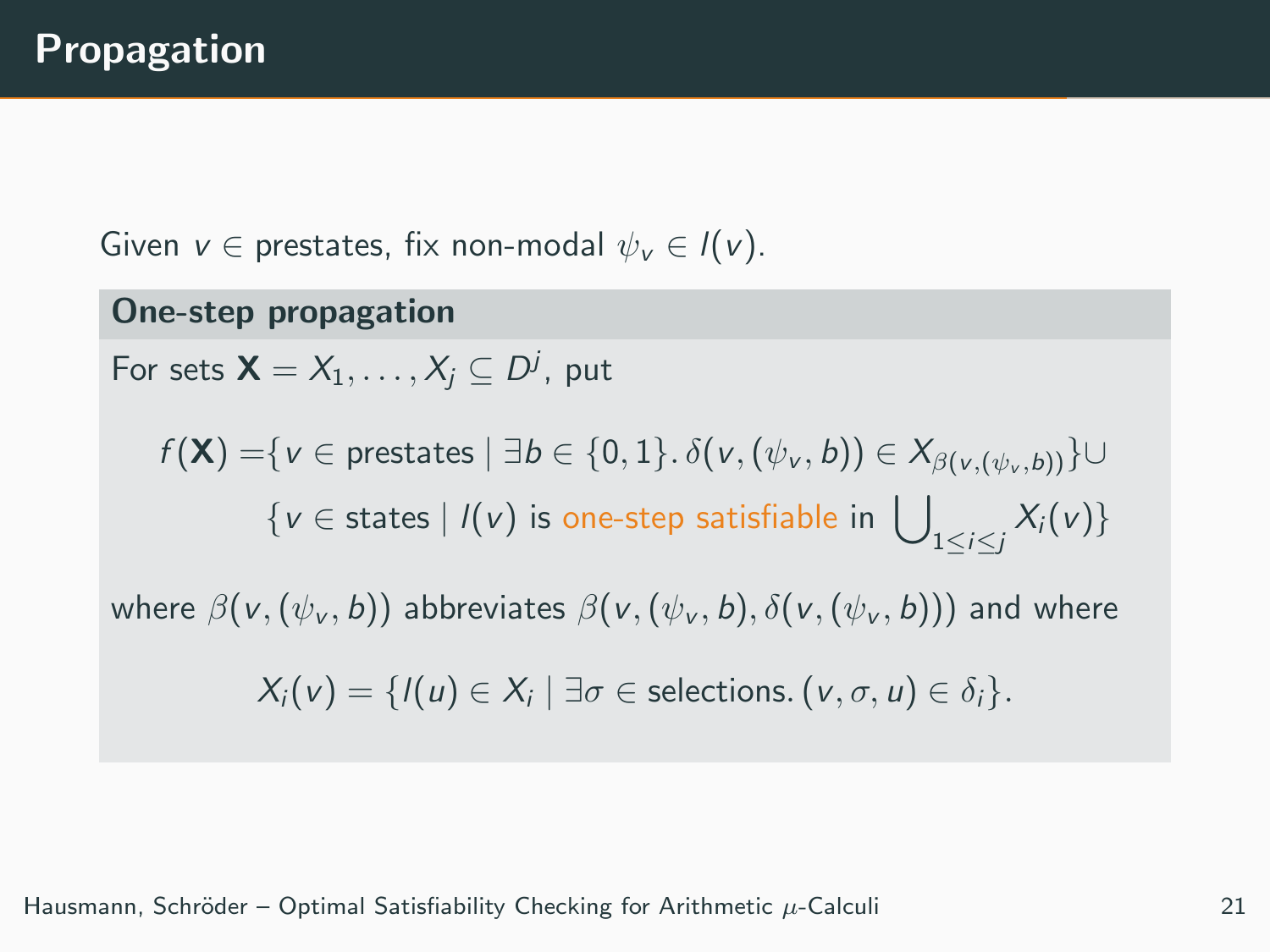#### Propagation

Given sets  $\mathsf{X} = X_1, \ldots, X_j \subseteq D^j$ , put

$$
\mathbf{E} = \eta_j X_j \dots \eta_2 X_2 \eta_1 X_1 f(\mathbf{X}) \qquad \mathbf{A} = \overline{\eta_j} X_j \dots \overline{\eta_2} X_2 \overline{\eta_1} X_1 \cdot \overline{f}(\mathbf{X}),
$$

where  $\eta_i = \mu$  for odd *i*,  $\eta_i = \nu$  for even *i* and where  $\overline{\nu} = \mu$  and  $\overline{\mu} = \nu$ .

Computes winning regions of coalgebraic parity game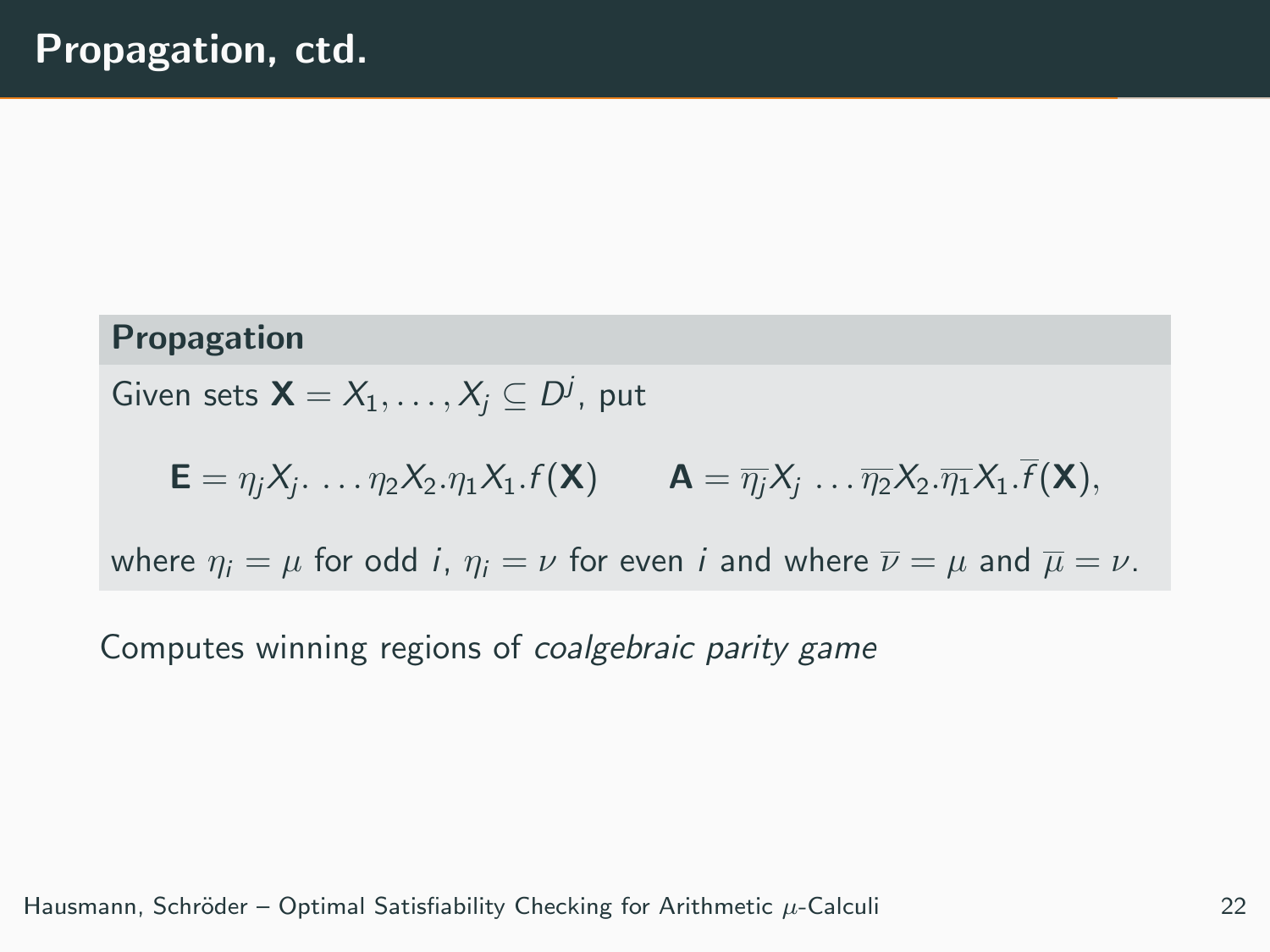Parity game with d priorities  $\psi(\mathsf{X}) = (\exists \wedge (\bigvee$ i≤d  $(P_i \wedge \Diamond X_i)))\vee$  $(\forall \wedge (\bigvee$ i≤d  $(P_i \wedge \Box X_i))$  $\mathsf{win}_{\exists} = \eta_d X_d \ldots \eta_2 X_2 \ldotp \eta_1 X_1 \ldotp \psi(\mathsf{X})$ win $_{\forall} = \overline{\eta_d} X_d \, \ldots \overline{\eta_2} X_2 . \overline{\eta_1} X_1 . \neg \psi(\mathsf{X})$ Coalgebraic game  $f(\mathsf{X}) = \{v \in \text{prestates} \mid \exists b \in \{0,1\}.$  $\delta({\mathsf{v}},(\psi_{\mathsf{v}}, {\mathsf{b}}))\in \mathsf{X}_{\beta({\mathsf{v}},(\psi_{\mathsf{v}}, {\mathsf{b}}))}\} \cup$  $\{v \in \text{states} \mid l(v) \text{ is one-step}\}$ satisfiable in  $\bigcup_{1\leq i\leq j}X_i(v)\}$  $\mathbf{E} = \eta_j X_j \dots \eta_2 X_2 \eta_1 X_1 f(\mathbf{X})$  $\mathsf{A} = \overline{\eta_j} \mathsf{X}_j \ \ldots \overline{\eta_2} \mathsf{X}_2 . \overline{\eta_1} \mathsf{X}_1 . f(\mathsf{X})$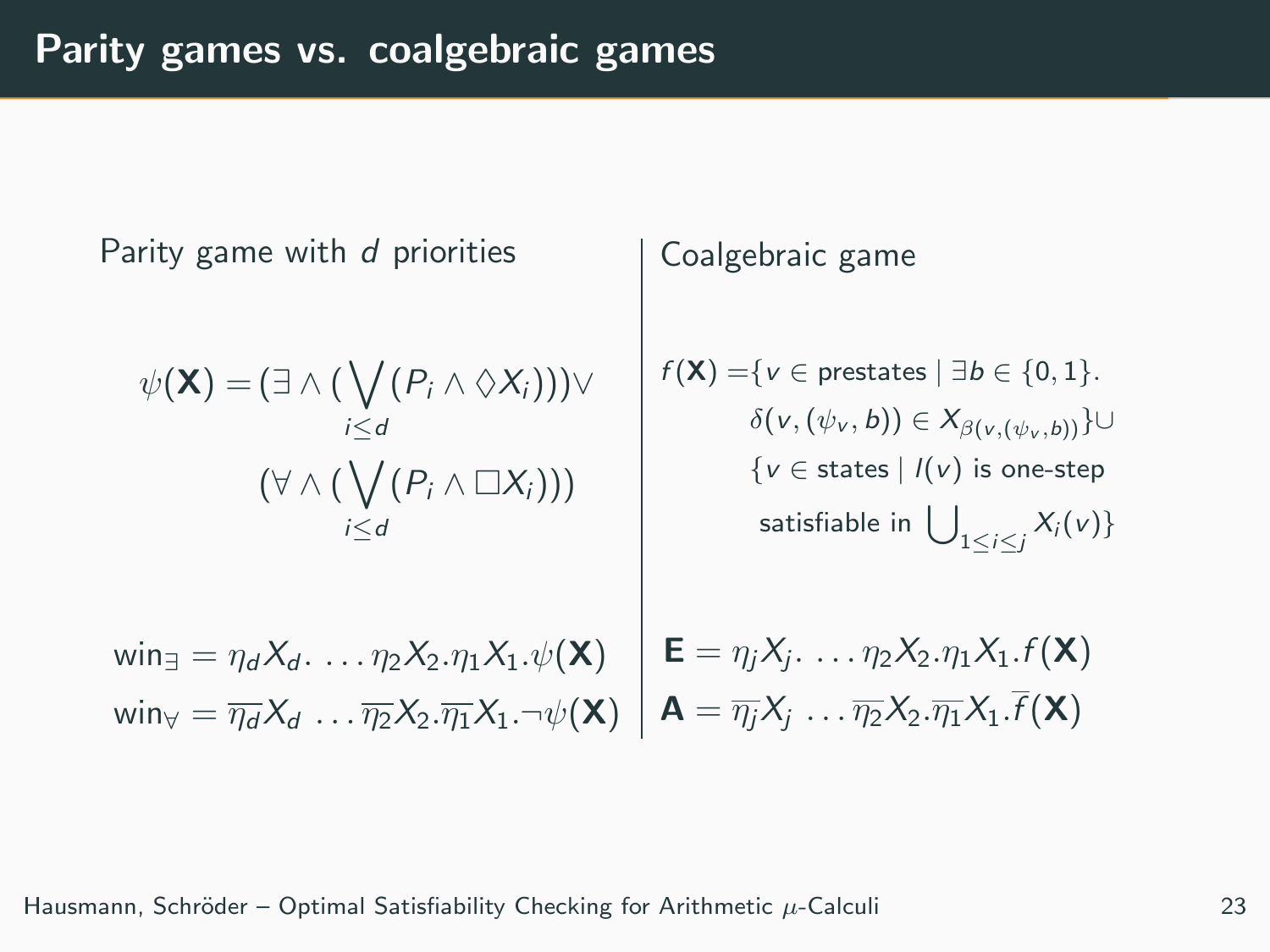#### Theorem

We have  $q_0 \in \mathbf{E}$  if and only if  $\chi$  is satisfiable.

#### Lemma

Given target formula  $\chi$  with  $|\chi| = n$  and alternation depth k, **E** can be computed in time  $\mathcal{O}(((nk)!)^{4nk} \cdot t(\text{size}(\chi), n)).$ 

#### **Corollary**

Satisfiable coalgebraic  $\mu$ -calculus formulas have models of size  $\mathcal{O}(((nk)!)^2)$ . In all our examples, the branching degree in models is polynomial in n (polysize one-step model property).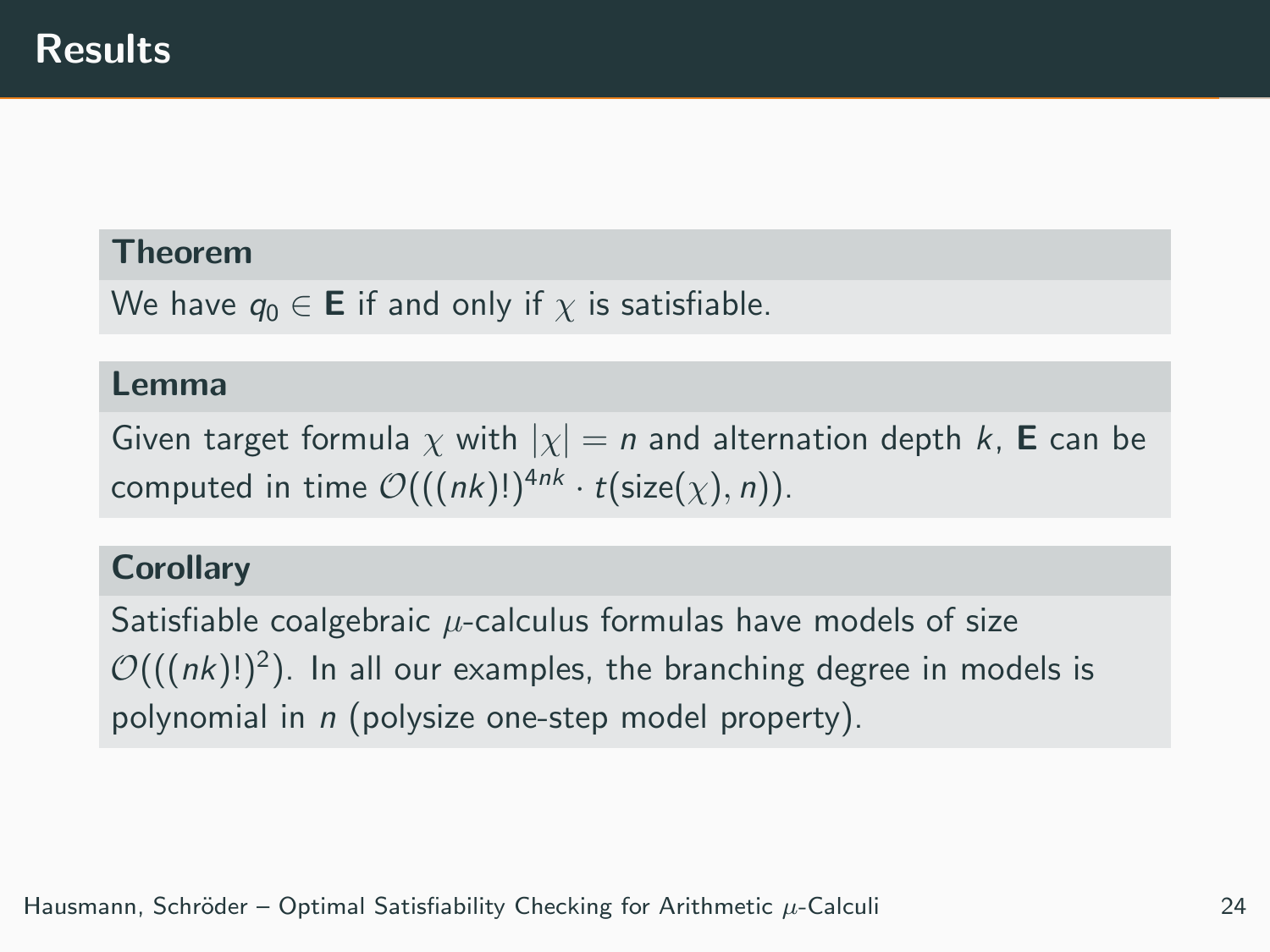# Conclusion

#### Results:

- Satisfiability of a coalgebraic  $\mu$ -calculus is in EXPTIME if the one-step satisfiability problem of the base logic can be solved in exponential time. One-step tableau rules no longer required.
- Currently known examples of one-step satisfiability problems can be solved in exponential time. In particular: graded and probabilistic  $\mu$ -calculi with polynomial inequalities
- $-$  Upper bound  $\mathcal{O}(( (nk)!)^2)$  on model size for *all* coalgebraic  $\mu$ -calculi (implicitly also in [Cirstea, Kupke, Pattinson, 2009])

#### Future:

– Solving coalgebraic games in quasipolynomial time?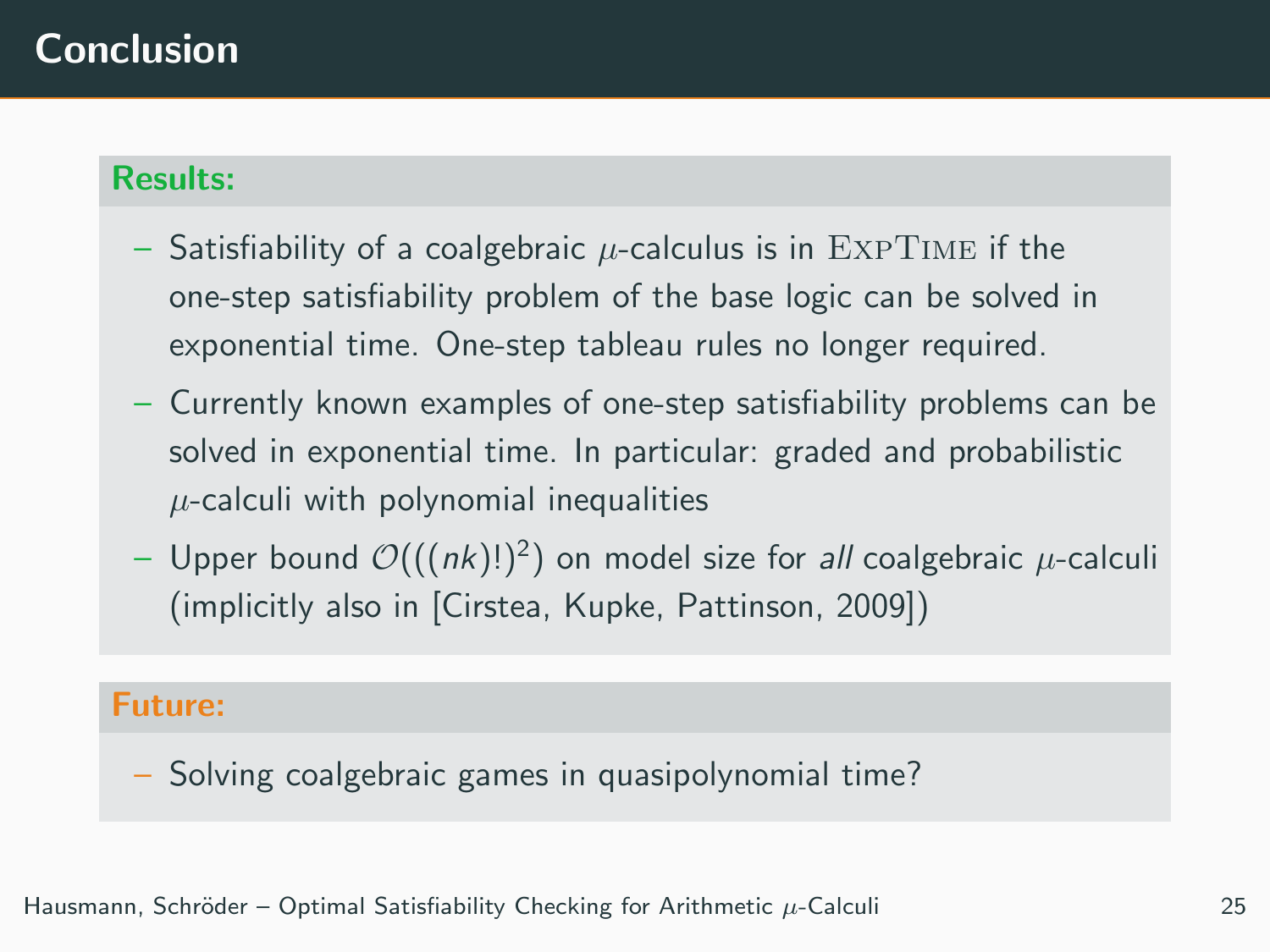**C.** Cîrstea, C. Kupke, and D. Pattinson.

**EXPTIME** tableaux for the coalgebraic  $\mu$ -calculus. In Computer Science Logic, CSL 2009, volume 5771 of LNCS, pages 179–193. Springer, 2009.

歸 G. Fontaine, R. A. Leal, and Y. Venema.

Automata for coalgebras: An approach using predicate liftings. In S. Abramsky, C. Gavoille, C. Kirchner, F. Meyer auf der Heide, and P. G. Spirakis, editors, ICALP (2), volume 6199 of Lecture Notes in Computer Science. Springer, 2010.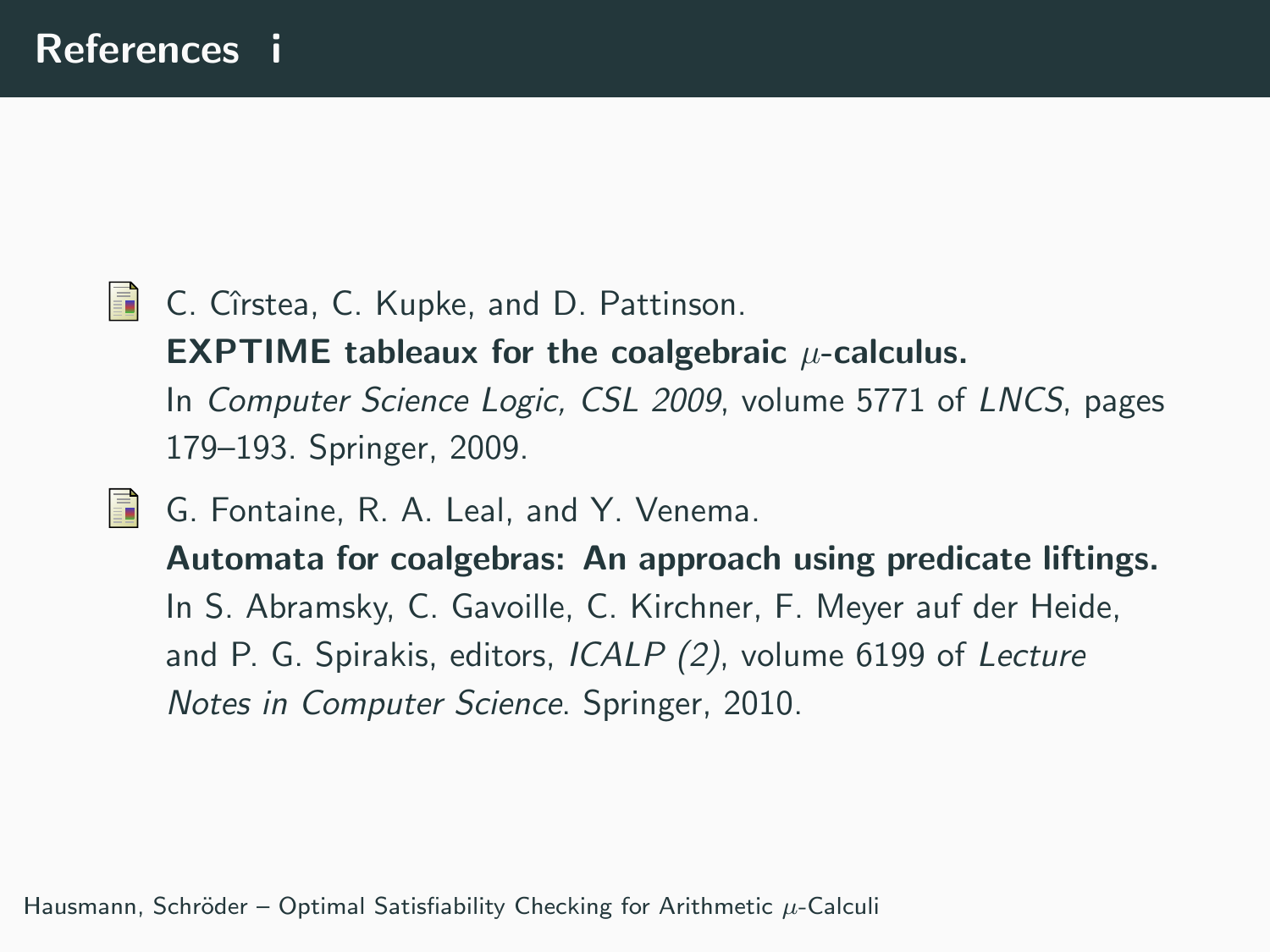# References ii

歸 D. Hausmann and L. Schröder.

Global caching for the flat coalgebraic  $\mu$ -calculus.

In Temporal Representation and Reasoning, TIME 2015, pages 121–143. IEEE Computer Society, 2015.

- **D.** Hausmann, L. Schröder, and H.-P. Deifel. Permutation games for the weakly aconjunctive  $\mu$ -calculus. In Tools and Algorithms for the Construction and Analysis of Systems, TACAS 2018, volume 10205–10206 of LNCS. Springer, to appear.
- D. Hausmann, L. Schröder, and C. Egger. H Global caching for the alternation-free coalgebraic  $\mu$ -calculus. In Concurrency Theory, CONCUR 2016, volume 59 of LIPIcs, pages 34:1–34:15. Schloss Dagstuhl - Leibniz-Zentrum für Informatik, 2016.